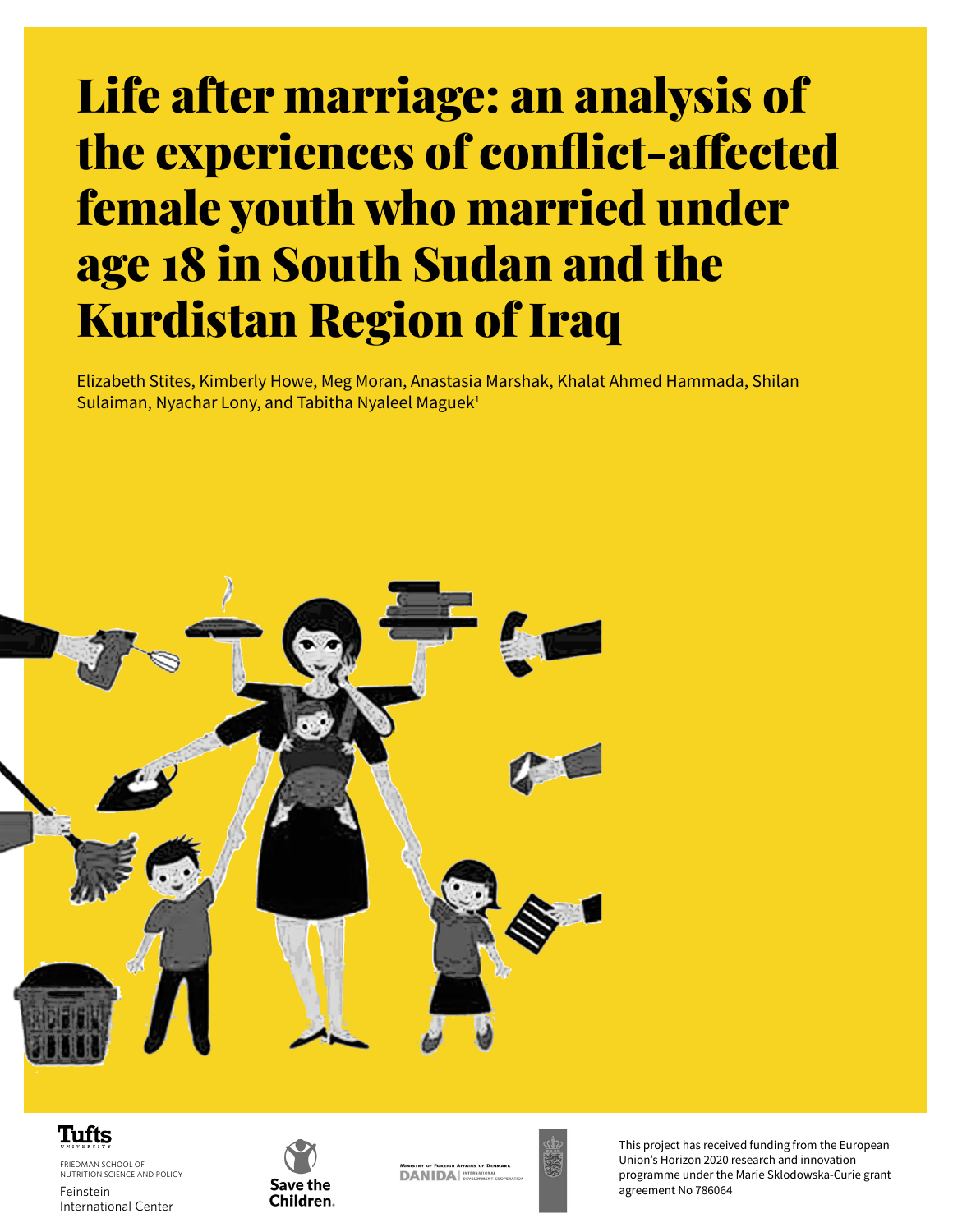Overview Globally, one in five girls marry under the age of

18.2 However, rates of early marriage are believed to *increase* during conflict and humanitarian crises.3 Early marriage may have devastating consequences for the child bride, including higher rates of child and maternal mortality, poor physical and mental health outcomes, loss of access to education, and increased exposure to violence and poverty.<sup>4</sup> While the problem is clear, the solution is less so. One barrier is the lack of empirical knowledge on early marriage in conflict settings. Research conducted to date is very limited; what does exist arises mostly from development settings, is anecdotal, or is based on one-time assessments.5 Moreover, girls who are already married, married as children and then divorced or were widowed, or are living with disabilities are rarely included in studies on early marriage. To address some of these gaps, Save the Children Denmark and the Feinstein International Center (FIC) of the Friedman School of Nutrition Science and Policy at Tufts University created the Leave No One Behind (LNOB) research project in 2019 to study female youth and early marriage in displacement and conflict settings.

The LNOB project is currently conducting research in South Sudan and the Kurdistan Region of Iraq

(KRI). South Sudan has experienced multiple decades of conflict, ongoing political insecurity, extreme environmental events, and regular economic crises, which has left more than twothirds of the population in need of humanitarian assistance.<sup>6</sup> Approximately 2.3 million South Sudanese have become refugees in neighboring countries. An estimated 2 million more South Sudanese are internally displaced persons (IDPs), with humanitarian conditions reportedly worsening as of early 2022.<sup>7</sup> As of 2020, South Sudan's rate of child marriage was higher than the Sub-Saharan Africa average, with 52% of girls estimated to be married before the age of 18.<sup>8</sup>

The KRI has hosted Syrian refugees since the Syrian civil war began in 2011, with approximately 253,000 Syrian refugees and asylum seekers in the territory by early 2022.<sup>9</sup> The KRI also hosts about 600,000 IDPs, predominantly those from the Yazidi minority group, seeking refuge from internal conflicts, including the 2014 ISIS occupation of Sinjar and Mosul and subsequent military interventions.10 Many of IDPs these populations live in substandard housing, are unable to access social safety nets, and have little opportunity to achieve durable solutions.<sup>11</sup> Rates of early marriage are lower within the KRI than in South Sudan, but these averages mask differences

<sup>1</sup> The research team firstly acknowledges the respondents for this study who discussed their lives, stories, and aspirations, often over many conversations. We greatly appreciate funding from Tufts University, Save the Children Denmark, DANIDA, and the European Union's Horizon 2020 Research and Innovation Programme under the Marie Sklodowska-Curie grant agreement No 786064 that made this work possible. We acknowledge the many colleagues at Save the Children Denmark, Save the Children South Sudan, Save the Children Iraq, and Tufts University who provided support to the team and the research. We thank George Neville for his research support, and graduate research assistants Gabriela Cipolla and Julie Salloum for their assistance with literature reviews. We are grateful to Ruby Gardner for her time, perspective and engagement in the analysis process.

<sup>2</sup> UNICEF, "Child Marriage," October 2021, https://data.unicef.org/topic/child-protection/child-marriage/.

<sup>3</sup> UNICEF, "A Study on Early Marriage in Jordan 2014" (UNICEF Jordan Country Office, 2014); Jennifer Schlecht, Elizabeth Rowley, and Juliet Babirye, "Early Relationships and Marriage in Conflict and Post-Conflict Settings: Vulnerability of Youth in Uganda," *Reproductive Health Matters* 21, no. 41 (2013): 234–42; UNICEF, "Falling through the Cracks; The Children of Yemen," 2016; Girls Not Brides, "Child Marriage in Humanitarian Contexts," Thematic Brief, August 2020.

<sup>4</sup> UNFPA and UNICEF, "Addressing Child Marriage in Humanitarian Settings," February 2021; E El Arab and M. Sagbakken, "Child Marriage of Female Syrian Refugees in Jordan and Lebanon: A Literature Review," Global Health Action 12 (2019): 1-12; Yvette Efevbera et al., "Girl Child Marriage, Socioeconomic Status, and Undernutrition: Evidence from 35 Countries in Sub-Saharan Africa," *BMC Medicine* 17, no. 55 (2019); Save the Children, "Too Young to Wed: The Growing Problem of Child Marriage among Syrian Girls in Jordan," 2014; World Bank Group, "Voice and Agency: Empowering Women and Girls for Shared Prosperity," 2014. 5 Dyan Mazurana and Anastasia Marshak, "Addressing Data Gaps on Child, Early and Forced Marriage in Humanitarian Settings" (Save the Children and Tufts University, December 2019).

<sup>6</sup> United Nations Office for the Coordination of Humanitarian Affairs (OCHA), "South Sudan: Humanitarian Snapshot," February 2022, https://reliefweb.int/sites/ reliefweb.int/files/resources/south\_sudan\_humanitarian\_snapshot\_february\_0.pdf.

<sup>7</sup> United Nations Office for the Coordination of Humanitarian Affairs (OCHA).

<sup>8</sup> UNICEF, "Some Things Are Not Fit for Children-- Marriage Is One of Them," Press Release, October 2020, https://www.unicef.org/southsudan/press-releases/somethings-are-not-fit-for-children.

<sup>9</sup> UNHCR, "UNHCR Syria and Iraq Situations: 2022 Response Overview," 2022, https://reporting.unhcr.org/document/1799.

<sup>10</sup> United Nations Office for the Coordination of Humanitarian Affairs (OHCA), "Iraq: Humanitarian Dashboard for KRI (January to December 2019)," 2020, [https://](https://reliefweb.int/sites/reliefweb.int/files/resources/iraq_humanitarian_dashboard_2019_summary_for_kri.pdf.) [reliefweb.int/sites/reliefweb.int/files/resources/iraq\\_humanitarian\\_dashboard\\_2019\\_summary\\_for\\_kri.pdf.](https://reliefweb.int/sites/reliefweb.int/files/resources/iraq_humanitarian_dashboard_2019_summary_for_kri.pdf.)

<sup>&</sup>lt;sup>11</sup> United Nations Office for the Coordination of Humanitarian Affairs (OHCA).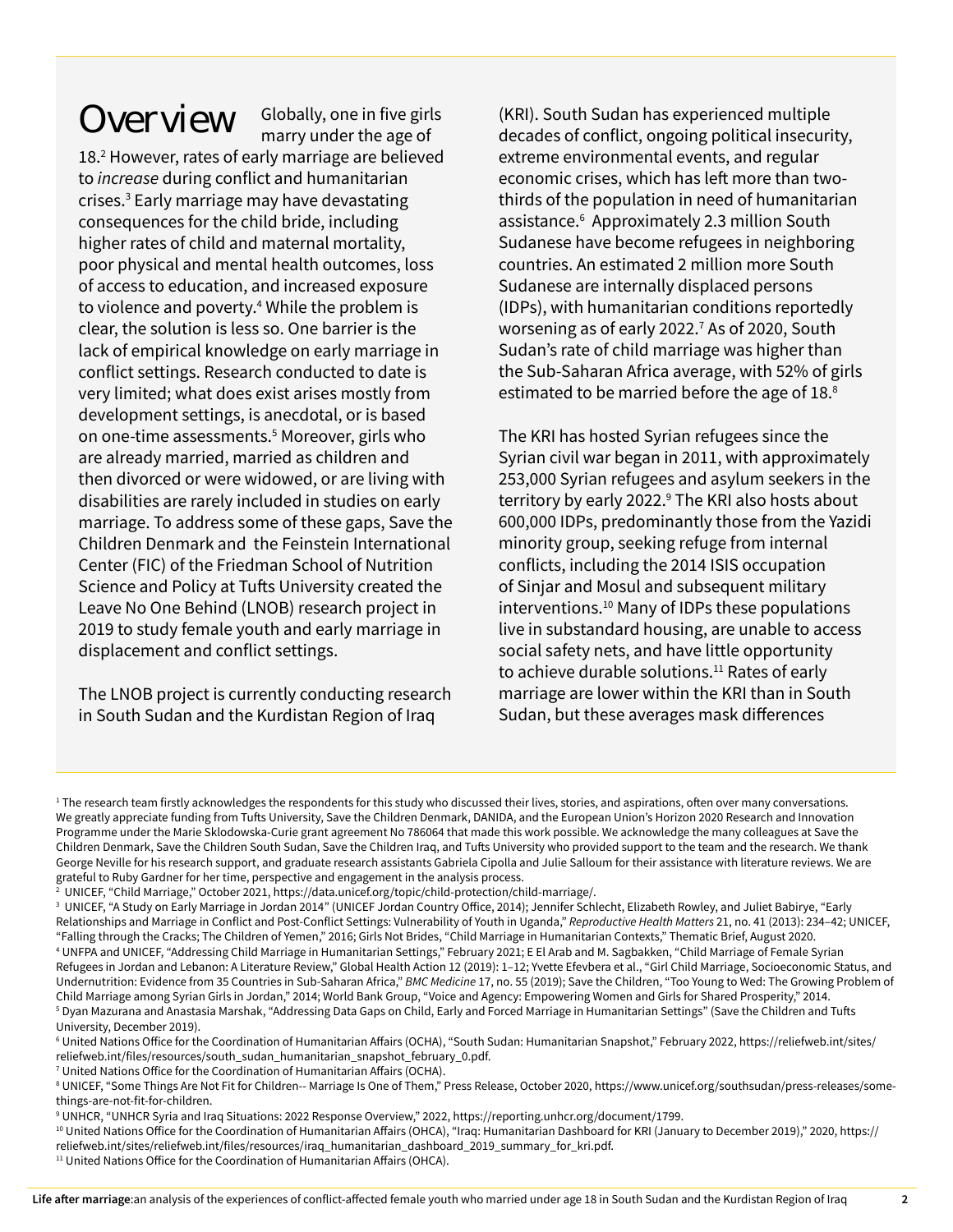in early marriage rates among refugees, hosts, and IDPs. In a representative study conducted by the Women's Refugee Commission, IDPs showed the highest rate of early marriage among the three groups, with 13% of those currently aged 20–24 having married as minors.<sup>12</sup> This study also showed a potential increase in the rates of early marriage for refugees after displacement.<sup>13</sup>

### The Project

This briefing paper<br>is one in a series of

outputs arising from the LNOB research.14 LNOB relies on longitudinal, participatory research methodologies to understand the wide range of experiences, difficulties, opportunities, and constraints faced by female youth who have been displaced by or have experienced conflict. While the project's focus is holistic and multisectoral, particular attention is paid to the practice and experience of early marriage. The project examines multiple displaced and conflict-affected populations. These include internally displaced South Sudanese living in formal and informal camps, and Syrian refugees and displaced Yazidi and Arab Iraqis located in camp and non-camp settings in the KRI. Four local researchers from affected communities (two from each case country) were central to the design of the study, participant interviews, and analysis of data.

LNOB's main source of data comes from a cohort of female youth, predominantly between the ages of 14 and 23, $15$  who were regularly interviewed in 2020 and 2021 using surveys, semi-structured interviews, and participatory methods that include drawings and photographs. Members of the cohort are unmarried, married as minors, divorced, or widowed. The cohort also includes female youth who became pregnant under the age 18, and female youth living with physical, emotional, or intellectual disabilities, regardless of marital status. Family members of participants were interviewed when possible. LNOB also interviewed key informants, which included representatives from government entities, the United Nations, international and local non-governmental organizations (NGOs), camp managers, teachers, health workers, and community and religious leaders. At the time of this brief (April 2022), 600 interviews have been conducted. One hundred and thirty-nine female youth have been interviewed as part of the cohort. Each participant was interviewed an average of four times (range: 1–13 interviews). In addition, 87 key informants were interviewed, as well as 17 family members of female youth. LNOB is currently seeking funding to continue following the cohort into the future and to expand the number of country cases, methodologies, and sample size.

<sup>14</sup> See additional briefing papers on the project website: https://fic.tufts/edu/research-item/child-marriage-in-humanitarian-settings/

<sup>15</sup> The sample also includes a subset of participants over the age of 23 because they represented an interesting set of characteristics such as: widows with teenage daughters who married as children; unmarried women above the "typical marriage age."

<sup>&</sup>lt;sup>12</sup> K Hunnerson et al., "Child Marriage in Humanitarian Settings in the Arab States Region: Study Results from Djibouti, Egypt, Kurdistan Region of Iraq and Yemen" (Women's Refugee Commission, 2020). For this same age group the rates of early marriage were 3.4% for Syrian refugees and 4% for the host community. However, for girls aged 10-19 at the time of the study, 1 in 8 IDPs were married and 1 in 10 host and refugee communities were married. <sup>13</sup> Hunnerson et al.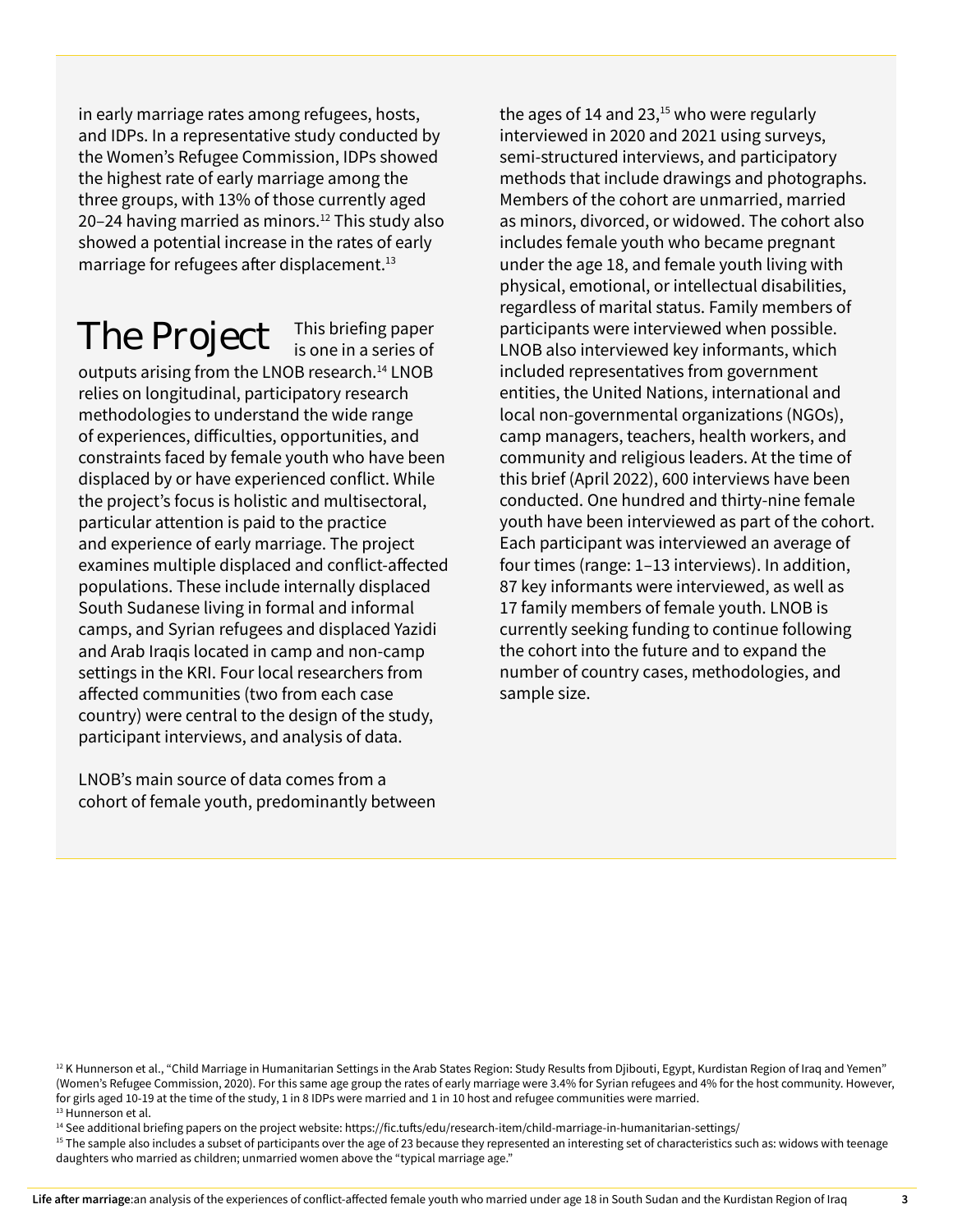## Introduction

This briefing paper examines the experiences of life after marriage for female youth in South Sudan and the Kurdistan Region of Iraq (KRI) who married under age 18. While a number of studies look at the problem of early and forced marriage, relatively few focus on the reality of life after marriage for this population of young women. In this analysis, we intentionally center the voices and perspectives of the female youth respondents themselves. Discussion of the reasons why they married and the extent of personal agency in the decision-making around marriage are discussed elsewhere; this paper focuses on the range of experiences once girls are married.16 The main themes emerging from the data analysis and discussed here include: personal experiences of marriage; the intersection between education and marriage; and family dynamics. An additional section delves more deeply into the experiences of girls who married at the youngest end of our sample, i.e., between ages 12 and 14. Our data show patterns of experience in the marriages of these girls that we felt deserved more in-depth discussion.

The female youth in this study had an extremely wide range of experiences after becoming married. The marriage of girls under age 18 is generally

assumed to lead to negative mental, physical, and economic outcomes. Our data include numerous such experiences, many of which are discussed in this set of briefing papers. However, the sample also includes girls and young women who either married for love or found love in their marriages, girls and young women who found freedom of expression and felt more true to themselves in marriage, and girls and young women who found security and stability in marriage that they had not had with their natal families. These positive and fulfilling experiences should not be discounted or ignored based on the girls' and young women's age at marriage.

The data analysis showed that while some of the respondents' experiences corresponded to what might be expected based on the nature of their marriage—i.e., those female youth forced into marriage were often unhappy in their marriages this was not always the case. Some respondents married for love and yet were unhappy or abused; some entered into arranged marriages with strangers and yet experienced happiness.<sup>17</sup> This briefing paper examines some of the themes that arose in our analysis of the study population's personal experiences with marriage.

### Main Findings

#### *Changes brought by marriage*

*Some respondents experienced extreme changes in their lives after marrying, including around personal freedoms and domestic and reproductive duties. For others, changes following marriage were only minimal.* 

The extent to which a respondent's life changed upon marriage is based on the nature of her life prior to marriage, her expectations for marriage, and her relationship with her husband and (usually) her inlaws. The diversity of our sample population means that there is also extreme diversity in experiences prior to marriage. This diversity includes—to name a few—the extent of exposure to the opposite sex (ranging from almost no contact except for relatives to being in a sexual relationship), the extent of responsibilities (from school girls with few responsibilities to those with extensive domestic and economic duties), to freedoms outside their homes (freedom of movement, decorum, activities), to knowledge about life after marriage (the extent to which respondents understood sexual relations

<sup>&</sup>lt;sup>16</sup> Our sample included female youth with disabilities. Only one of these respondents was married. Hence this briefing paper does not include a specific discussion on life after marriage for female youth with disabilities.

 $17$  One pattern that by and large did hold true and was in line with what might be expected had to do with marriages that were violently forced or from which the girl attempted to escape. Respondents in these situations almost always reported being unhappy, and many experienced abuse. Rates of divorce in these instances were very high.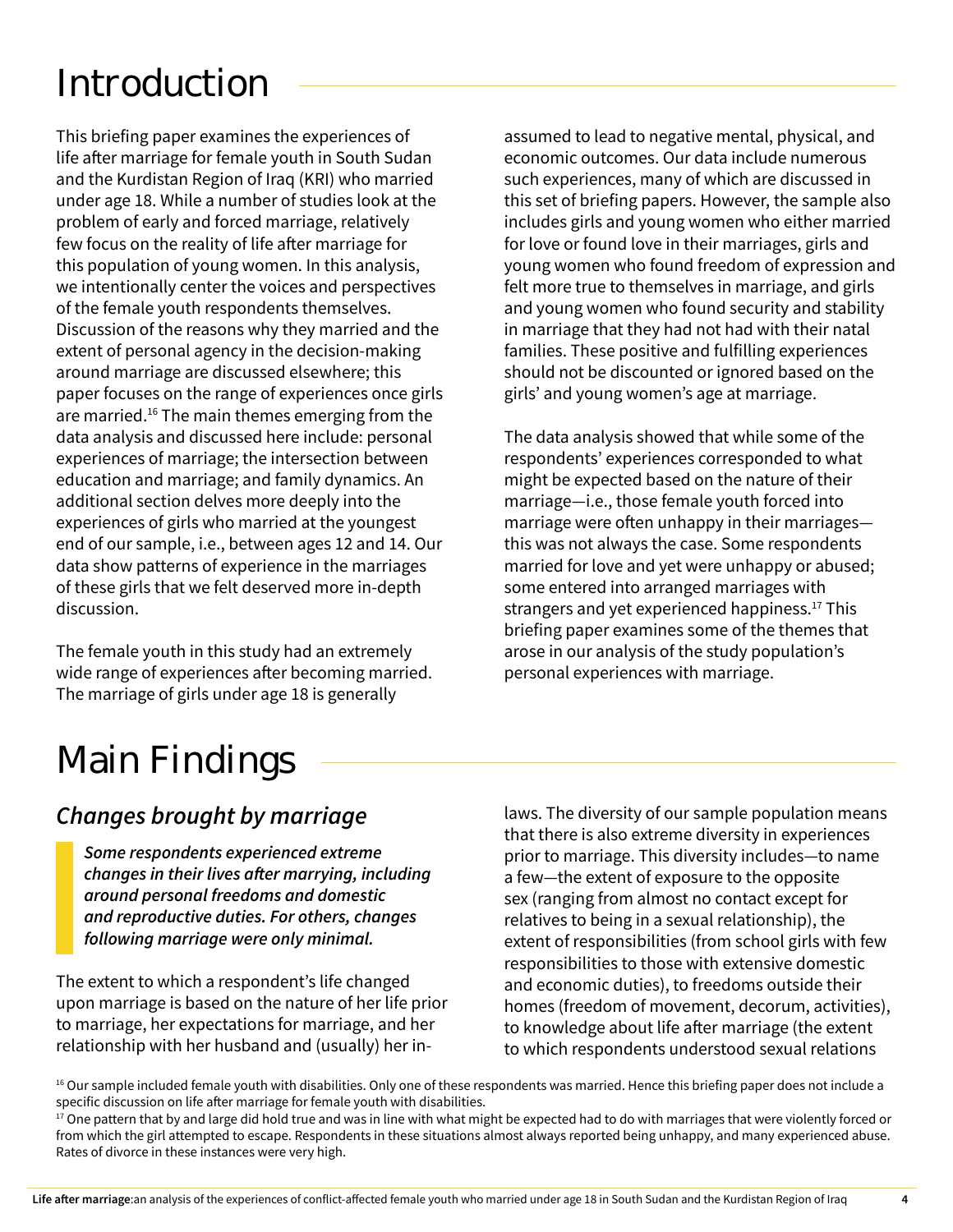and other marital expectations). Not surprisingly, for some respondents the changes brought by marriage were in extreme contrast to their prior experiences. Some of these changes entailed expected aspects of transitioning to a new life stage, such as greater responsibilities and loss of freedoms. Other changes were more negative, as discussed in more detail below. However, many of the respondents, especially those living in the KRI, discussed the positive changes in their lives following marriage. A Syrian refugee who married at age 14 or 15 describes what she considers to be major improvements in her life after she married:

"There is a big change in my clothes style and my life and going out before and after the marriage. As you know, after a woman marries, she should change her clothing (to be more conservative). But for me, it was the opposite. I was wearing hijab [religious head covering] and long clothes—almost the abaya [full length covering]. Even inside. In my husband's family, I took off the hijab, my husband wasn't liking that. But in my family, I didn't have a choice. My father said, 'As long as my daughters are in my house, they will dress this way.' So now, my clothes style is very different. Previously, I wasn't even going out at all. In our community, you know that girls can face harassment. So I couldn't leave the house. Now I go out and do whatever I want. My life is better now…My life is very, very different now. Before, I was eating alone, I was spending all the time in one room, I wasn't mixing with people… When I came to my husband's family, I started to see other people, I started to eat with other people. I started to go out."<sup>18</sup>

Similarly, an Iraqi Arab widow explained that her husband's family was "more open" than her family, and reported that "after marriage, I was so much comfortable: we were visiting parks, open spaces, going to picnics."<sup>19</sup> These two respondents enjoyed increased social freedoms after marrying, but a number of others discussed a narrowing of their lives and opportunities. For many, these changes related to the abrupt shift from being an adolescent to being a married woman with a different set of norms and expectations. A young widow from Bentiu who married at 14 described how her life changed upon marriage:

"As a married woman…you have to have more respect for yourself and listen to what your husband tells you. You also have very many responsibilities to take care of your house and the people living with you. Sometimes if you don't do this well, you get in problems with your husband and you may even end up getting divorced, which is a bad thing. Your mother and other older women advise you that if you get married you have to do this and this, but if you are not married you don't worry about this thing a lot."20

Using self-selected photographs and images to illustrate and discuss their experiences, $21$  numerous female youth in the Iraqi Kurdistan cohort described a similarly stark contrast in both expectations and responsibilities before and after marriage. A Syrian respondent who described her marriage as loving shared a photo of herself wearing the hijab, and explained:

"Once you marry you have to follow the values of the family…When I was a young girl, I had the right to do and dress as I wanted. But now that I am married, I am under the hands of the person I married according to the norms of the community. All of these things [I must do] to please his family."22

The theme of loss of freedom and decrease in time to look after yourself was a common theme in the Photovoice entries of female youth describing the changes after marriage. Indeed, it was those respondents who were already carrying heavy domestic or economic loads who reported the fewest changes upon marriage, even when marrying at a young age. When asked how her life changed after marriage, a young disabled woman from Bentiu who was the oldest child of a widowed mother replied: "My life has not changed. It is the same way it used to be when I was at home with my mother,

<sup>&</sup>lt;sup>18</sup> Interview with participant # KRI\_CO\_26\_F\_M\_21, Kurdistan Region of Iraq.

 $19$  Interview with participant # KRI\_CO\_31\_F\_W\_22, Kurdistan Region of Iraq.

<sup>&</sup>lt;sup>20</sup> Interview with participant # SSB\_CO\_23\_W\_18, Bentiu, South Sudan.

<sup>&</sup>lt;sup>21</sup> Participants use images of their choosing (photos they take or images they select) to tell specific parts of their narrative. This is based on the participatory PhotoVoice method, and more information can be found at photovoice.org

<sup>&</sup>lt;sup>22</sup> Interview with participant # KRI\_CO\_102\_F\_M\_18, Kurdistan Region of Iraq.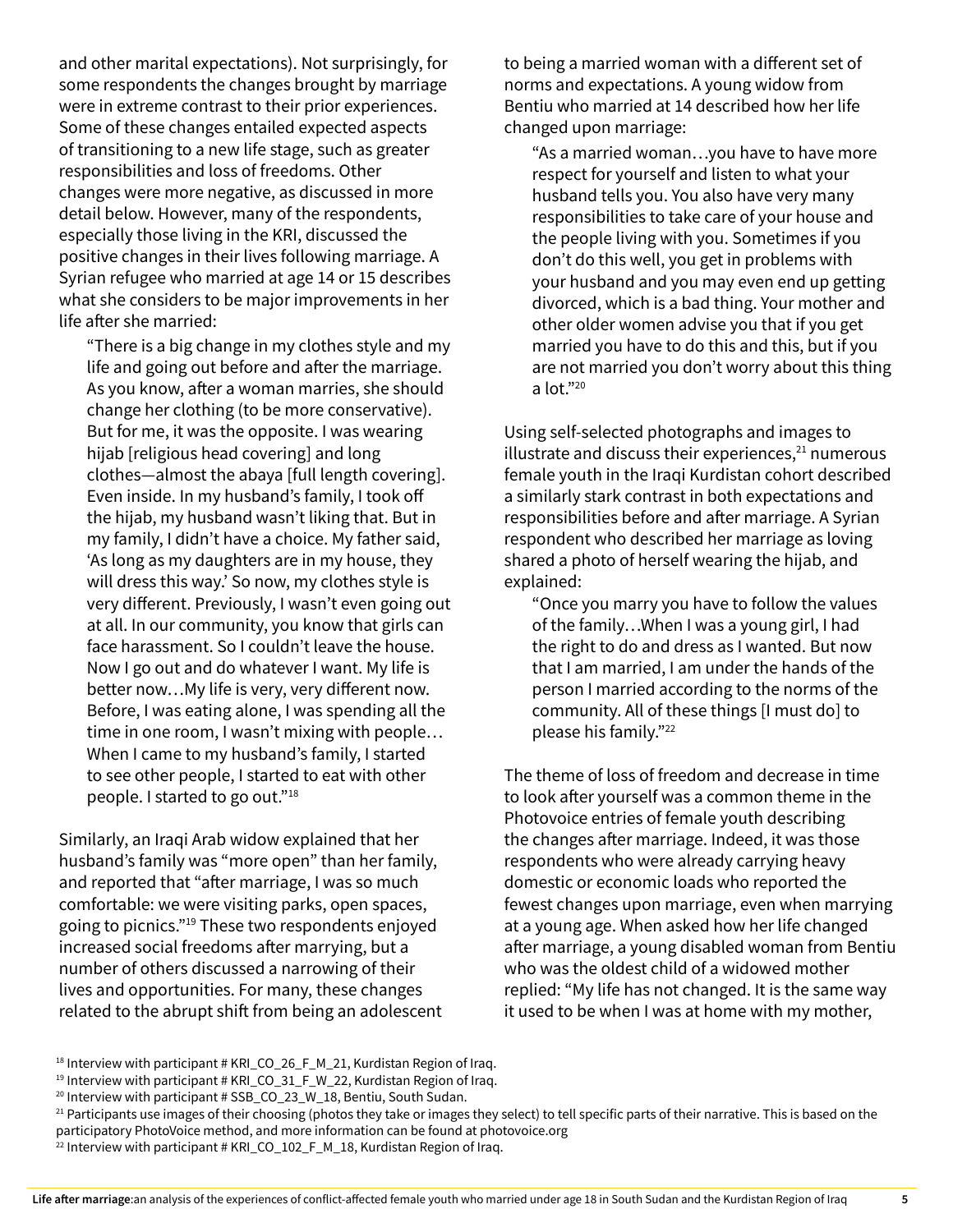but I have a daughter now, and I have to take care of her all the time."23 Another young woman in Juba replied, ""[My life] is not different. Now I have a child, and I have to make food for him and my husband to eat."24

#### *Fluidity of experiences*

*A number of respondents in South Sudan described fluid and ambiguous relationship states. Dynamics around bridewealth payments, cohabitation, and cultural expectations influenced these uncertainties, which existed in reference to marriage, widowhood, and divorce.* 

One of the themes emerging from the South Sudan data is the fluidity and ambiguity of experience of girls and young women in their relationships or marriages. The methodology of speaking regularly to the study participants means that we were able to analyze how their perception of their situation changed over the course of the study. The regular contact also meant that the respondents became more comfortable with the research team and were increasingly forthcoming about some of the ways in which their experiences might deviate from "normative" expectations. The norms around marriage and relationships for females are stricter in Iraqi Kurdistan, and hence while we see less fluidity of experience, there is still movement in some of the girls' experiences.

Two aspects of the data appear to drive the fluidity of relationships and experiences of female youth in the South Sudan sample. The first is a relatively open social approach to premarital sexual relations, as detailed in the accompanying briefing paper on early pregnancy. This approach means that adolescent girls often have boyfriends with whom they are physically intimate, though normally without the knowledge of their parents or other family members. Given limited knowledge on or use of contraception, these liaisons often lead to unplanned pregnancies, which in turn normally prompt a discussion of marriage. The second

contributor to the fluidity of experiences is the practice of payments from the family of the boy to the family of the girl, including both bridewealth transfers and the so-called pregnancy price. Families negotiate the amount of bridewealth, and the marriage is only considered official once the full amount has been transferred.<sup>25</sup> However, many men are unable to pay the full amount at one time, and hence payments often extend over years.<sup>26</sup> The woman will often move in with the man during this time and may or may not consider herself to be married. If the marriage dissolves before the full payment is transferred, the young woman may or may not consider herself divorced. The pregnancy price (or paternity payment), normally of three cows or the equivalent, is also paid by the boy's family to the girl's family. The payment serves as an acknowledgement of paternity, a financial contribution towards the expenses of the birth and the baby, and, importantly, establishes eventual and full rights of custody of the father's family over that child (normally at about 7 years of age).<sup>27</sup> Technically speaking, the pregnancy payment is separate from the payment of bridewealth and does not count towards fulfilment of this amount. However, in the event of early pregnancy, the likelihood of marriage is often discussed simultaneously with the negotiations over the pregnancy price. It is at this point that the young couple learns if their parents are going to encourage or reject marriage.

While the payment of bridewealth and pregnancy price may seem relatively straightforward—i.e., yes or no, how much or how little, paid in cash or cattle, etc.—our data from South Sudan indicate that the perception of whether or not a female is "married" is both dynamic and ambiguous. We interviewed one respondent in Juba who entered into an arranged marriage at age 15 to a soldier whom she had never met. They had one child before he disappeared; she had no contact with him for several years. She still considered herself married, although she gave birth to two more children with a different man during this time. Her husband contacted the respondent during the study; she was distressed and seeking

<sup>&</sup>lt;sup>23</sup> Interview with participant # SSB\_CO\_2\_DIS\_20, Bentiu, South Sudan.

<sup>&</sup>lt;sup>24</sup> Interview with participant # SS\_CO\_35\_F\_M\_20, Juba, South Sudan.

<sup>25</sup> S. Hutchinson, "The Cattle of Money and the Cattle of Girls among the Nuer, 1930-83," *American Ethnologist* 19, no. 2 (1992): 294–316.

<sup>26</sup> E. Thomas, "Moving Towards Markets: Cash, Commodification and Conflict in South Sudan" (The Rift Valley Institute, Nairobi, 2019).

<sup>27</sup> See S. McKinnon, "Domestic Exceptions: Evans-Pritchard and the Creation of Nuer Patrilineality and Equality," *Cultural Anthropology* 15, no. 1 (2000): 35–83.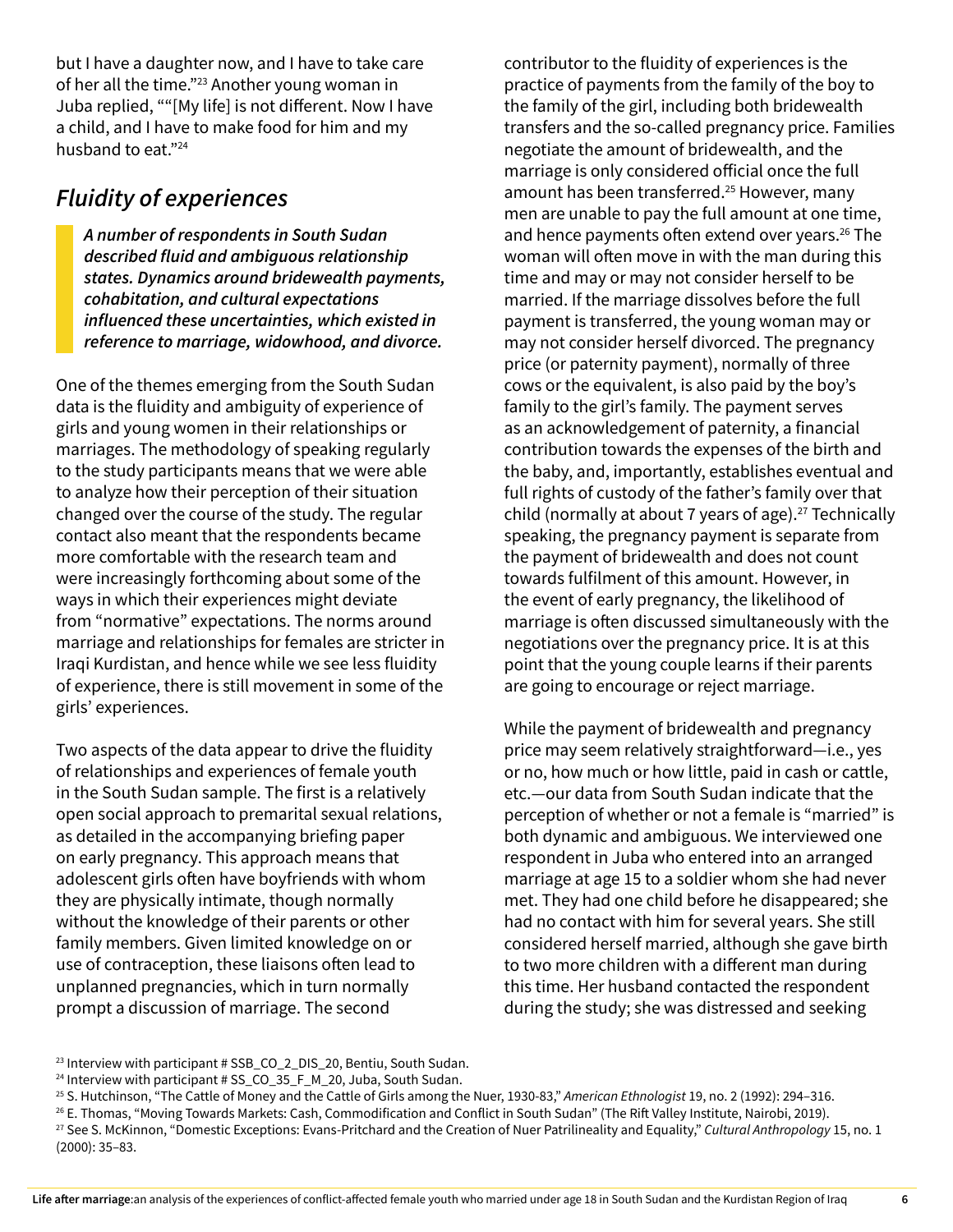to avoid reunification or for him to learn of the additional children.<sup>28</sup> Subjectivity was at times also apparent when we were able to interview a family member of a respondent. A young woman in Juba who had participated in five interviews had described being pushed into marriage at age 14 or 15 by her mother, who needed the bridewealth to support the family. However, when we interviewed the girl's mother (at the suggestion of the girl), she reported that the girl had fallen pregnant out of wedlock and had gone to live with the boyfriend, who had paid the pregnancy price but never paid any bridewealth. The girl considered herself married (and widowed), while the mother considered her to have never married.<sup>29</sup> This example and similar ones highlight the ambiguity and subjectivity in perceptions and experiences of marriage among the study population.

There is less fluidity of experience around marriage in the KRI as compared to South Sudan among the study respondents, most likely due to stricter social mores around female sexuality and the parameters of marriage in the KRI. However, there is fluidity in the legality of marriage, as Iraqi law prohibits marriage under age 18 but allows marriage as young as 15 in some cases. $30$  To circumvent regulations, families ask Islamic mullahs to officiate marriages involving minors. According to respondents and key informants, a couple married by a mullah can seek official validation of their marriage in court after one year. Prior to official recognition, the girl—and any children she bears—are in a fluid legal space, even though the union is socially recognized within the community. One young Syrian refugee who married at age 15 faced numerous legal hurdles while in this fluid state, ultimately jeopardizing her right to asylum in Germany, custody of her infant son, and her marriage, as the man she considered her husband moved to Hungary to be with his "official" wife.<sup>31</sup>

This fluidity in experience and perception also extends to whether a respondent is divorced or widowed; this was the case among respondents in both South Sudan and Iraqi Kurdistan. While family separation and uncertainty over the fate of loved ones is a common experience for children in settings of conflict and displacement, $32$  such uncertainty can further compound the trauma experienced by girls married as minors, especially if the marriage itself involved force or trauma. One Syrian respondent explained, "My husband has been missing. I don't know if he is arrested or killed or imprisoned by the Syrian regime. It has been nine years."33 A respondent in Juba explained that she had been looking for her missing husband for two years and didn't know if he had abandoned her or if he had been killed: "I don't know if I am divorced or widowed."34 The loss of a husband may be particularly difficult when considering that most of these respondents married as adolescents, before they had developed the emotional and psychological resilience possessed by an adult. Many became mothers not long after marriage, and hence find themselves trying to raise and support children as young mothers without a partner. As discussed in the accompanying briefing paper on experiences of divorce and widowhood,<sup>35</sup> these conditions create specific vulnerabilities for female youth.

#### *Life in abusive marriages*

*The experience of physical abuse within marriage was relatively common among study participants and occurred both in marriages that had been forced and within love marriages. Some respondents were able to leave such marriages, often with the help of their natal family, but many others were unable to leave abusive situations.* 

<sup>&</sup>lt;sup>28</sup> Interview with participant # SS\_CO\_21\_F\_M\_23, Juba, South Sudan.

<sup>&</sup>lt;sup>29</sup> Interview with participant # SS\_CO\_31\_ F\_W\_18, Juba, South Sudan.

<sup>30</sup> UNFPA, "Child Marriage in Kurdistan Region – Iraq" (United Nations Population Fund (UNFPA), Iraq, 2016).

<sup>&</sup>lt;sup>31</sup> Interview with participant # KRI\_CO\_111\_F\_M\_21, Kurdistan Region of Iraq.

<sup>32</sup> R. V. Reed, M. Fazel, L. Jones, C. Panter-Brick, and A. Stein, "Mental Health of Displaced and Refugee Children Resettled in Low-income and Middle-income Countries: Risk and Protective Factors," *The Lancet* 379, no. 9812 (2012): 250–265.

<sup>33</sup> Interview with participant # KRI\_CO\_38\_F\_M\_35, Kurdistan Region of Iraq.

<sup>&</sup>lt;sup>34</sup> Interview with participant # SS\_CO\_42\_DIV\_20, Juba, South Sudan.

<sup>&</sup>lt;sup>35</sup> For more explanation on the situation of divorced and widowed female youth, see additional briefing papers on the project website: https://fic. tufts/edu/research-item/child-marriage-in-humanitarian-settings/.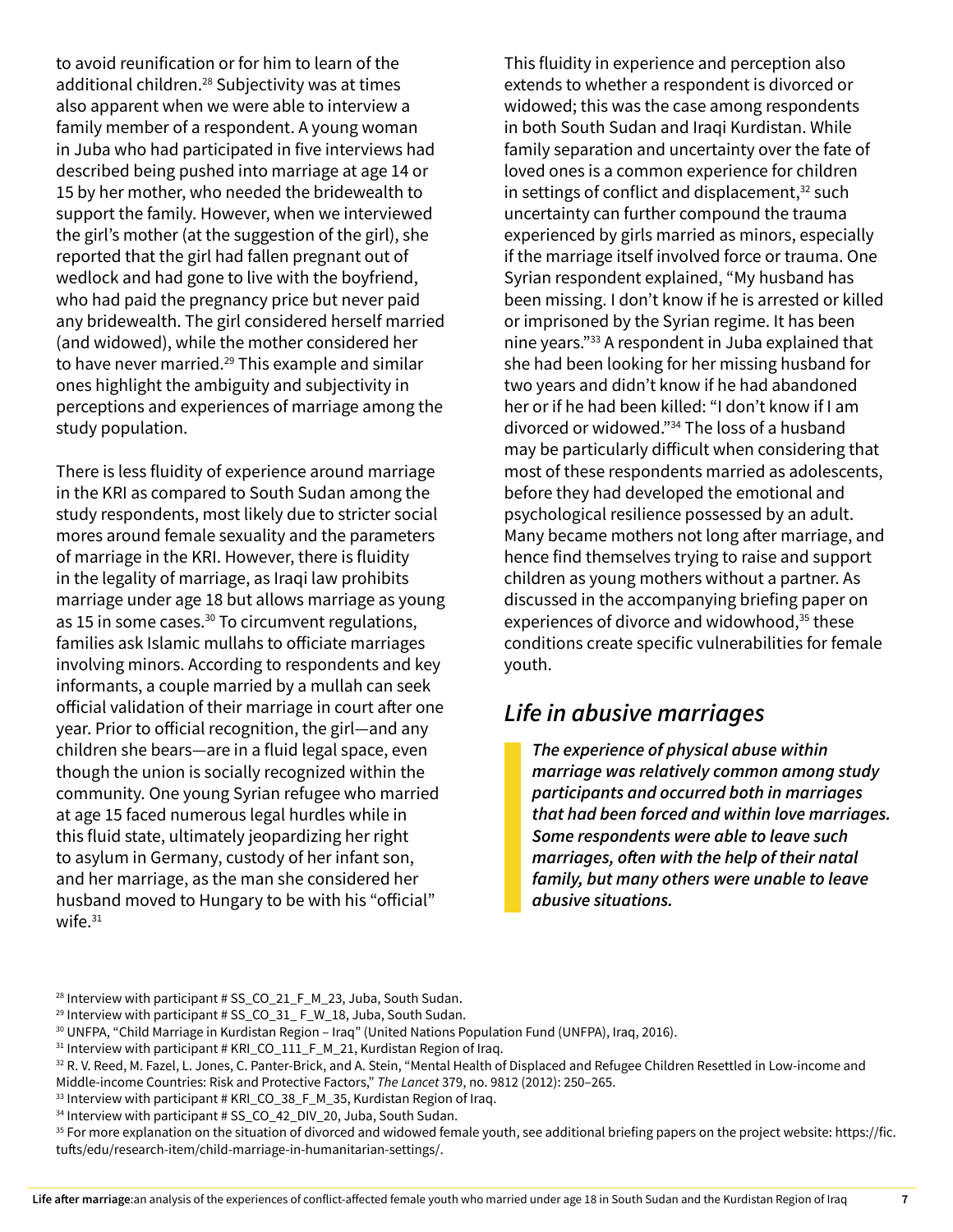Many of the respondents interviewed for this study reported experiencing domestic violence and abuse from their husband and/or in-laws.<sup>36</sup> Some of these respondents had been able to leave their marriages, others were hoping to, and still others saw no possibility of leaving. In both case study countries, the girls and young women we spoke to felt they had few official avenues of recourse for help in their situation.

As discussed in detail in the briefing paper on divorce and widowhood, $37$  it can be extremely difficult for a woman in either Iraqi Kurdistan or South Sudan to initiate a divorce or separation. Women rarely retain custody of children when a marriage ends—regardless of the reason or who initiates the separation. This means that many women remain in abusive situations to retain rights to their children. In addition, a woman who wishes to divorce often requires the support of her natal family; particularly in South Sudan if bridewealth was paid, as the woman's family must be able (and willing) to return the bridewealth to the husband's family. For example, a female respondent in Bentiu was forced at age 16 to marry the man who kidnapped and raped her. He had paid bridewealth of United States dollar (USD) 400, and her family was unwilling or unable to repay this amount to allow her to leave her husband. She described her situation:

"My life is bad, my husband is very violent. He beats me for no reason at all; my body is full of wounds because of him. I decided to run away from his house because he was threatening to kill me…The people who live near our shelter always come to help me, and I spend most nights in their homes."38

At the time of our interviews, this respondent was attempting to raise USD 400 on her own to repay her husband's family and free her from the union. She reported: "I have not been able to find that money, but if I do, I will really be happy because I will pay him back and I will be free from him."39

Respondents in both countries who were successful in leaving abusive marriages often described the assistance they received from their natal families. One respondent in Juba who married at 17 explained that her father initiated the divorce upon learning of her situation:

"My marriage was in 2015, and it was a very sad moment in my life. I regret that I ever got married, because he used to beat me a lot, and I was not able to conceive, and this made the situation worse. He was very angry because of that…In 2018, my father became very angry when he heard of how my husband was treating me, and he called me and told me that he was going to divorce me from him. I accepted, and my father went and talked about the divorce to my husband and his family. He [my father] gave them their cows back and I went back home…I felt very happy because I had finally divorced. I was not happy in that marriage."40

In South Sudan, families were more likely to support a divorce in an abusive relationship if bridewealth had never been exchanged, as was the case for a young woman in Juba who married at age 15. Bridewealth was promised but never paid, despite the passing of three years and the birth of two children. Her husband became physically and emotionally abusive and accused her family of pushing for divorce:

"He told me if my family wants to divorce me from him, they will do so [only] after he has done something bad to me, like removing all my teeth or all my eyes, so that no other man will marry me."

*When you did go back home to your family, what was their reaction?* "My family accepted me because the man was hurting me, and he did not pay any bridewealth. They said that l should stay at home because my life is in danger. Even now when my ex-husband meets me walking around the POC [Protection of Civilians site] he attacks me."41

<sup>36</sup> We assume that incidents of domestic violence and abuse are higher than reported in our sample due to respondents' fear of husbands or relatives learning that they were discussing such issues with outsiders.

<sup>&</sup>lt;sup>37</sup> For more explanation on the situation of divorced and widowed female youth, see additional briefing papers on the project website: https://fic. tufts/edu/research-item/child-marriage-in-humanitarian-settings/.

<sup>&</sup>lt;sup>38</sup> Interview with participant # SSB\_CO\_15\_M\_19, Bentiu, South Sudan.

<sup>39</sup> Ibid.

<sup>40</sup> Interview with participant # SS\_CO\_34\_F\_EP\_23, Juba, South Sudan.

<sup>&</sup>lt;sup>41</sup> Interview with participant # SS\_CO\_43\_F\_DIV\_21, Juba, South Sudan.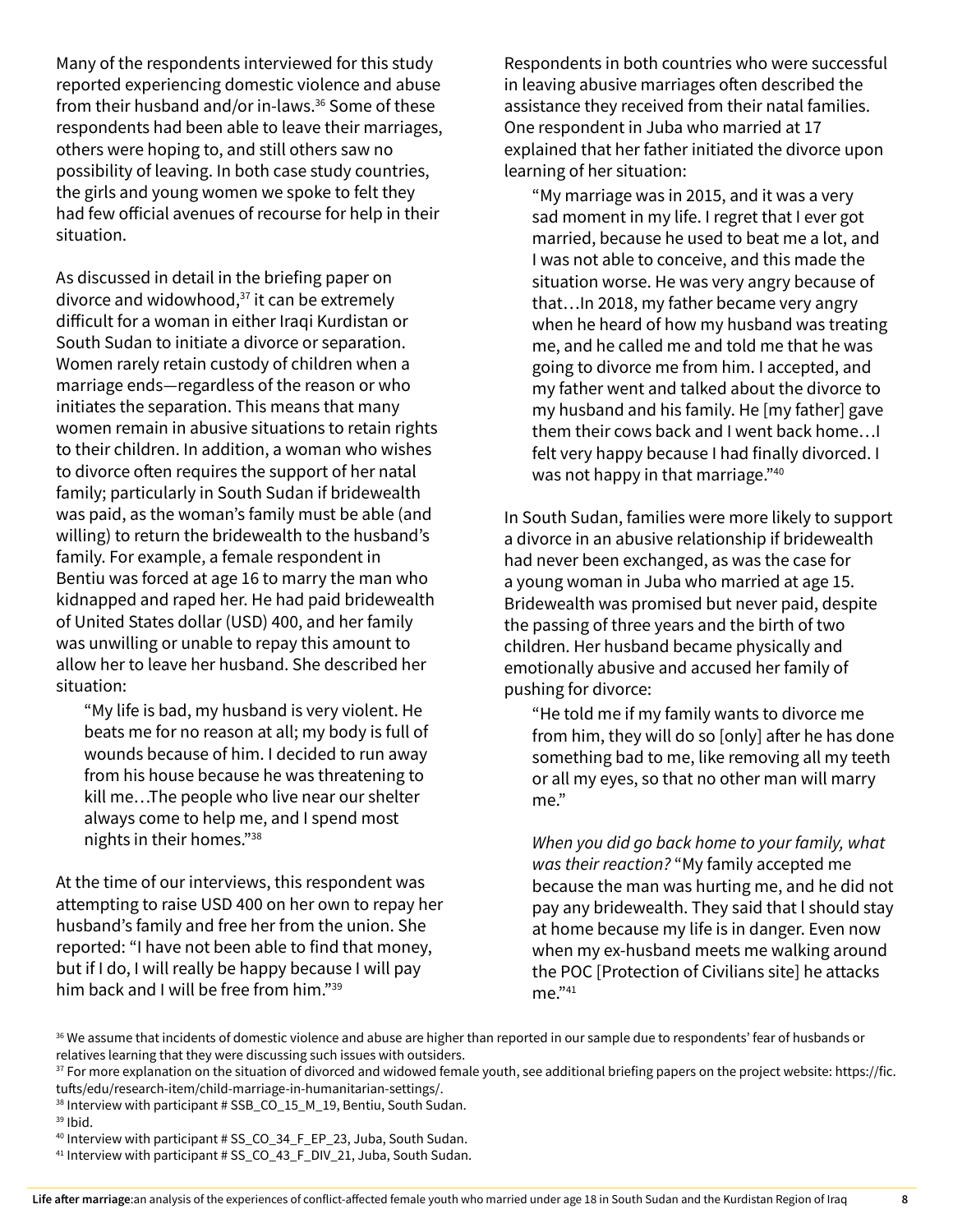The respondent had managed to take her children with her to her parents' home, but her ex-husband kidnapped the younger child over the course of our field work. The woman was unsuccessful in getting help from the police, United Nations Mission in South Sudan (UNMISS), or child protection actors within the POC because the child had been taken outside of the camp. The child was returned to her mother after more than three weeks and only because the ex-husband's cousin intervened. This example is indicative of the relative powerlessness experienced by young women in our sample.

At the same time that we acknowledge this powerlessness, our study population includes a number of young women who overcame incredible odds to secure a better life for themselves by leaving abusive situations. Some were able to also secure better lives for their children, but, as mentioned above, custody norms and laws often made doing so extremely difficult and pushed mothers into a nearly impossible choice. A young Syrian woman was forced by her parents at age 17 to marry a cousin twice her age. She experienced repeated physical abuse at the hands of her husband and in-laws. She sought help from her family but was rebuffed:

"[My parents] were even blaming me, even my mother was blaming me. She was saying, 'You should accept that, he is your husband.' Even my mother-in-law was beating me. I told my parents, 'If you love them that much, you can come here and live with them so I can leave."<sup>42</sup>

This young woman, who was living in Syria at the time, decided to leave her husband on her own after the birth of their third child. She explained, "I left the boys because my daughter had just been born. She was breastfeeding. I knew if I stayed there, I would kill myself. I just left with the girl and left the boys behind." She walked for three hours before connecting with smugglers to bring her into Iraq, carrying her newborn and still in pain from the delivery. "I wished I could just die right then. It was so, so hard." In the end, her mother paid for the smuggler and was supportive once she arrived

in the KRI. Her mother even went back into Syria to try to secure custody of the older boys but was unsuccessful. However, the divorce between cousins caused a rupture in the family. Some relatives do not speak to her or her mother, and an uncle attacked her with a gun and threatened to kill her. She hopes to move to Germany and does not expect to see her sons again.

#### *Mental health and psychosocial wellbeing*

*Respondents displayed a wide range of mental health outcomes after early marriage, ranging from depression and regret to experiences of great happiness and well-being in their new lives.* 

We know from the literature that some females who marry as children have negative mental health experiences;<sup>43</sup> this pattern was certainly evident in the data for this study and particularly for those who were forced to marry or married very young.<sup>44</sup> In addition, experiences of trauma associated with conflict and displacement may have exacerbated the poor mental health of the respondents. For instance, a young Yazidi woman expressed extreme sadness and low self-worth when describing her married life: "I was 13 years old [when I married]. I hate myself when I remember my marriage. How did I get married when I was a child? I didn't know anything. I am sad for my life with my husband."45 ISIS swept into her community one year after she married and kidnapped nearly everyone in her natal family; only she and her parents were able to escape with her husband and his family. Six of her siblings were eventually released but three sisters and one brother remained in captivity at the time of our interviews, include one sister who is only 12 years of age. The respondent's description of her own mental state is particularly concerning when she talks about her siblings who remain with ISIS: "We are hurt by their suffering, and my mother is crying for my sisters and brothers. Sometimes I think a lot about suicide."46 This example of multilayered

 $42$  Interview with participant # KRI\_CO\_16\_F\_D\_23, Kurdistan Region of Iraq.

<sup>43</sup> N. A. John, J. Edmeades, and L. Murithi, "Child Marriage and Psychological Well-being in Niger and Ethiopia," *BMC Public Health* 19, no. 1 (2019): 1029.

<sup>44</sup> For a discussion of mental health among female youth in the cohort, see additional briefing papers on the project website: https://fic.tufts/ edu/research-item/child-marriage-in-humanitarian-settings/.

<sup>45</sup> Interview with participant # KRI\_CO\_112\_F\_M\_22, Kurdistan Region of Iraq.

 $46$  Ibid.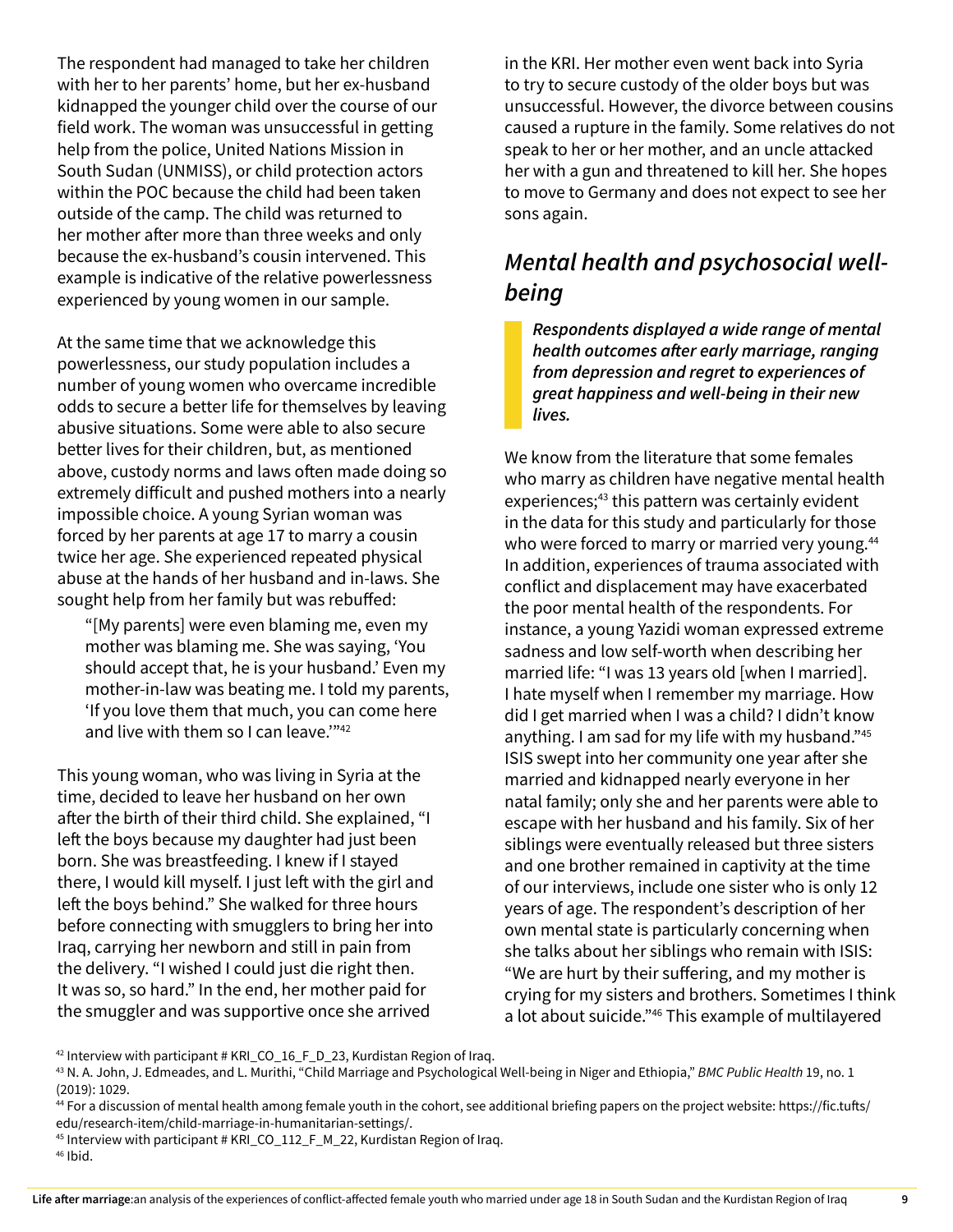trauma is unfortunately not unique within the study population.

At the other extreme, a number of girls expressed happiness and fulfilment in their marital relationships. The multitude of negative experiences of child marriage often crowd out such narratives; we feel it is important to highlight such experiences if we are to fully understand child marriage from the perspectives of those most affected. For instance, a Syrian refugee who married at age 17 explained, "I am happy because I am married to the person that I love, and now I have a beautiful daughter. I was afraid [of marriage], but my love was greater than my fear."47 A young Yazidi woman who married her cousin at age 14 described her happiness and love for her husband, and her relief when they both escaped the ISIS attack on Sinjar a year after they married.48

#### *Education and life after marriage*

*Many respondents did not or were not able to continue education upon becoming pregnant or marrying, despite many expressing a strong desire to finish school. Those who did continue usually had strong support from their natal or marital families.* 

Respondents within the study population had a wide range of education attainment and experience, ranging from zero schooling to receiving a university degree or certificate. (Education more broadly is discussed in an accompanying briefing paper.49) The majority of respondents in the study who were in school when they became pregnant, became engaged, or got married reported that they dropped out of school when this life transition occurred. Some explained that they had not enjoyed or excelled in school and were more than happy to quit upon becoming pregnant or married. Many others, however, expressed a desire to continue their education but explained that they were prevented from attending classes once pregnant or married.

Explanations varied as to why pregnant or married girls had to quit school. In some instances, it was reported to be an official policy, whereas in other cases this prohibition appeared to be unofficial and driven by local customs and norms. For some respondents in all locations, school simply stopped being a priority when they married. One respondent in Juba who quit school upon marrying at age 16 explained, "I just did not think about school anymore. I was just concerned with my marriage."50

While most respondents left school upon becoming pregnant or marrying, there were notable exceptions, which indicates that continuing school is possible in some situations. An important commonality in these instances was strong emotional and material support from the husband or natal family (for young mothers who were not married). In some cases, the ability for a girl to continue with her education was part of the terms of the marriage negotiation. One respondent in Juba was married off by her parents without her consent, but under the condition that she be allowed to finish secondary school.<sup>51</sup> A Syrian refugee explained that one of the conditions of her marriage at age 17 was that she be supported to continue her studies. Having two children in quick succession seemed likely to derail her hopes, but her husband remained highly supportive, helping with childcare and housework, and she managed to receive her university degree in basic education.52

#### *Family dynamics after marriage*

*Family dynamics after marriage varied greatly among respondents. Sharing crowded and poor accommodation with in-laws was often difficult, but some respondents cited the support they received as young wives and mothers from female in-laws. Attempts at immigration and resettlement and shifting family expectations also influenced family dynamics after marriage.* 

<sup>&</sup>lt;sup>47</sup> Interview with participant # KRI\_CO\_109\_F\_M\_20, Kurdistan Region of Iraq.

<sup>48</sup> Interview with participant # KRI\_CO\_119\_F\_M\_20, Kurdistan Region of Iraq.

<sup>&</sup>lt;sup>49</sup> For more information on experiences and perspectives on education within the sample population, see additional briefing papers on the project website: https://fic.tufts/edu/research-item/child-marriage-in-humanitarian-settings/.

<sup>&</sup>lt;sup>50</sup> Interview with participant # SS\_CO\_48\_F\_W\_22, Juba, South Sudan.

<sup>&</sup>lt;sup>51</sup> Interview with participant # SS\_CO\_26\_F\_M\_18, Juba, South Sudan.

<sup>&</sup>lt;sup>52</sup> Interview with participant # KRI\_CO\_101\_F\_M\_21, Kurdistan Region of Iraq.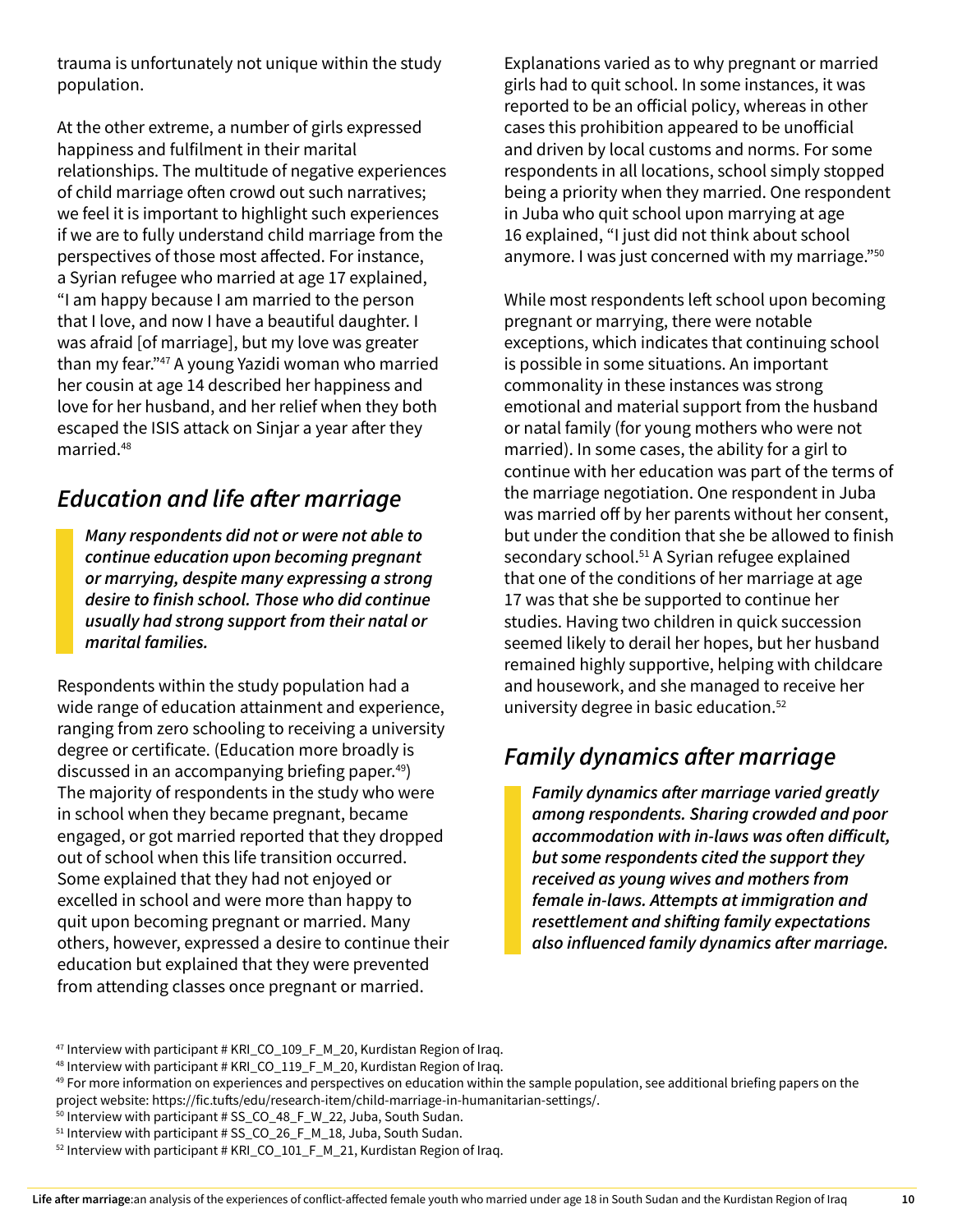We turn next to the experiences of study respondents in their relationships with their natal families and in-laws after marriage. These relationships naturally vary for each respondent and are influenced by several factors, including individual and family dynamics, the role of a girl's parents in her marriage decision, and geographic location. Understanding that these factors are ones that are likely to influence family dynamics in most marriages, here we focus on the ways in which early marriage and conflict appear to *specifically* affect family dynamics after marriage.

Upon marriage, most of the respondents in the sample moved in with their in-laws or other relatives of their husbands. For nearly all, this meant cohabitation in sub-standard and crowded conditions in refugee or internally displaced people (IDP) settlements or cramped rental apartments (in some locations in Iraqi Kurdistan). While these conditions were often similar to those experienced prior to marriage, once married the female respondents were living with new and strange people. A Syrian refugee who married at age 14 described living in a tent with her husband and children, two brothers-in-law, and one of the brother-in-law's wife and children: "We are a lot of people living in two rooms. It is overcrowded, and it is affecting our moods, and we argue sometimes. The person that feels the stress most is me."53 At the same time, however, the presence of extended family can have benefits for those who marry at a young age. This same respondent described some of the emotional difficulties she faced when first married and expressed her gratitude at having an older sister-in-law in the same household:

"When you are young, your brain and your thinking is not fully developed. When you are older, you will know how to manage yourself and manage your life better…Marriage is a big responsibility for that age. And all the responsibility that comes with it…I didn't have a lot of responsibility because I had my sisterin-law, she was older—she was managing all the responsibilities inside the house…she is like a sister to me. When I gave birth to my [first] child, I was so worried and scared, 'How can I take care

53 Interview with participant # KRI\_CO\_26\_F\_M\_21, Kurdistan Region of Iraq.

of this baby?' She helped to raise my child, even now with my daughter she is helping me."54

While there were many similar positive accounts of relations with in-laws, a number of respondents did have more negative experiences with their husbands' relatives, including physical and emotional abuse. A Syrian refugee who had been forced by her father to marry when she was 17 described her situation: "[My husband's] family was very bad with me, and he didn't protect me. Even his brother was beating me."55 For a respondent in Juba who was married at 15 after being kidnapped and raped, the abuse extended into her married life: "My husband's wife did not like me at all. As soon as my husband left, she made me do all the domestic work at home. I missed a lot of my school days, even exams, so I stopped going to school at all. My husband had instructed his cousins and other male relatives living in the camp to keep an eye on me when he is not around…So, his relatives were beating me even if they saw me going to the market or fetching water, saying that I am looking for boyfriends. Whenever I called my husband and talked to him about it, he did not do anything about it but encouraged them."<sup>56</sup>

Relations with families often overlapped with hopes and plans for migration. The study population includes a number of Syrian respondents whose marriages are closely intertwined with plans to emigrate onward to Europe. The ways in which these intersections were navigated by the girls and their families had implications for their lives after marriage. In one case, a girl's family planned to smuggle her from Syria to Germany so that she could then bring the rest of the family to Europe via the reunification process.<sup>57</sup> However, she fell in love with a cousin during a stopover in Iraqi Kurdistan; they married, with only partial support from her family. This respondent carries the weight of upending her family's hopes for a new start in Europe while also dealing with life as a young wife and mother in a refugee settlement. Her parents were still in Syria at the time of our interviews. Luckily, she has strong support from her mother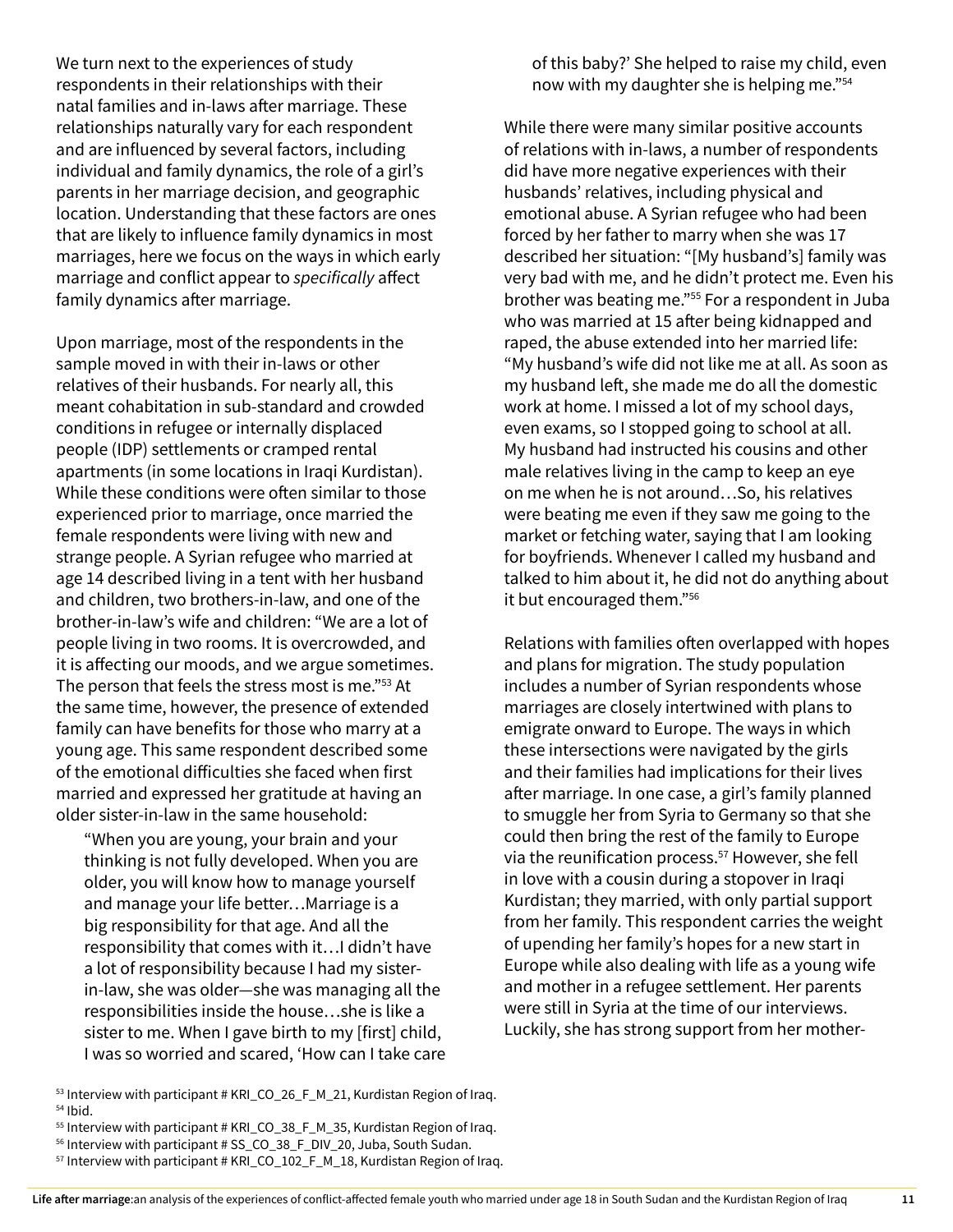in-law, who described their relationship in a family member interview:

"I deal with [the primary respondent] as if she were my own daughter—it is not as though she is my daughter-in-law…We are very close and we speak openly. [The couple] are still very young, and she needs care and support. When they decided to marry it was my son's decision, but they were both very young. I said that they were to live with us so that we could care for them and help them.58

In several other cases, families had hoped to be legally resettled in western Europe with their adolescent children. However, many families are hesitant to seek resettlement or asylum in Europe if their family unit includes children close to 18 years of age because they fear that adult children will be treated separately in these claims.<sup>59</sup> Such families may face the decision of leaving these adolescent children behind, but cultural norms prevent families from leaving daughters on their own. Within our sample, these factors pushed several girls into early marriage. One such respondent explained that she did love her prospective husband and knew that she could not stay in Iraqi Kurdistan alone, so opted to marry him. At the time of our interviews, she described the deep sadness of not seeing her mother in two years or her father in six. Her inlaws are in Syria. She sometimes wished she could talk to someone about "how much we are alone," but does not want to make her family members sad.<sup>60</sup> Another respondent's family was planning to be reunified with her brother who had made it from Syria to Germany. The girl was 16 when her prospective husband first proposed. Her family felt she was too young to marry, but after one year they agreed, because "I would not be able to go to Germany because I was going to be over age 18."<sup>61</sup> Although she feels very supported by her husband, she is acutely aware of how alone they are without a network of family members.

#### *Experiences of life after marriage for study respondents who married at 12 to 14 years*

Overall, a diversity of experiences exists among respondents regarding their lives after marriage. However, when we examine the narratives of only those female youth who married for a variety of reasons at ages 12–14, we find many more accounts of abuse or divorce than within the rest of the study population. We emphasize that these data are not representative and hence we cannot draw conclusions about marital outcomes based on age. At the same time, the commonalities among these stories are striking. Here we use the words of the respondents to highlight these patterns.

A girl in Juba, South Sudan, was forced into marriage at age 13 by her older sister. The man was in his 40s and already had two wives. She explained:

"My oldest sister told my mother that there is a man she knew who had a lot of money and it would be good if I got married to him. My mother refused. She said I was too young for marriage because I was 13 years old. My sister then lied to me that our older brother had come from Khartoum and was requesting to speak to me to give me money to go to school. She took me to a hotel room where I found a man there. She had already made plans with him to make me his wife. I kept crying the whole night, and the following morning the man took me home, saying I'm still a child and I should be home for a couple more years.

<sup>58</sup> Interview with family member of participant # KRI\_CO\_102\_FAM\_F\_M\_18, Kurdistan Region of Iraq.

<sup>&</sup>lt;sup>59</sup> The European Union (EU) rules on family reunification and family resettlement do allow for adult children to be considered part of a family unit, but the regulations are confusing. Families may not be receiving consistent messaging from in-country organizations working to process their asylum and/or resettlement applications. See [https://eur-lex.europa.eu/content/news/unaccompanied-minors-family-reunification](https://eur-lex.europa.eu/content/news/unaccompanied-minors-family-reunification-asylum-date-application.html)[asylum-date-application.html](https://eur-lex.europa.eu/content/news/unaccompanied-minors-family-reunification-asylum-date-application.html) and J. Bastaki, "'Not without My Daughter': EU Asylum Law, Gender, and the Separation of Refugee Families,"

*Refugee Survey Quarterly* 38 (2019): 266–289.<br><sup>60</sup> Interview with participant # KRI\_CO\_113\_F\_M\_20, Kurdistan Region of Iraq.

 $61$  Interview with participant # KRI\_CO\_101\_F\_M\_21, Kurdistan Region of Iraq.

 $62$  Interview with participant # SS\_CO\_36\_F\_DIV\_22, Juba, South Sudan.

 $63$  Interview with participant  $\#$  SSB\_CO\_4\_M\_18, Bentiu, South Sudan.

<sup>&</sup>lt;sup>64</sup> Interview with participant # KRI\_CO\_17\_F\_D\_19, Kurdistan Region of Iraq.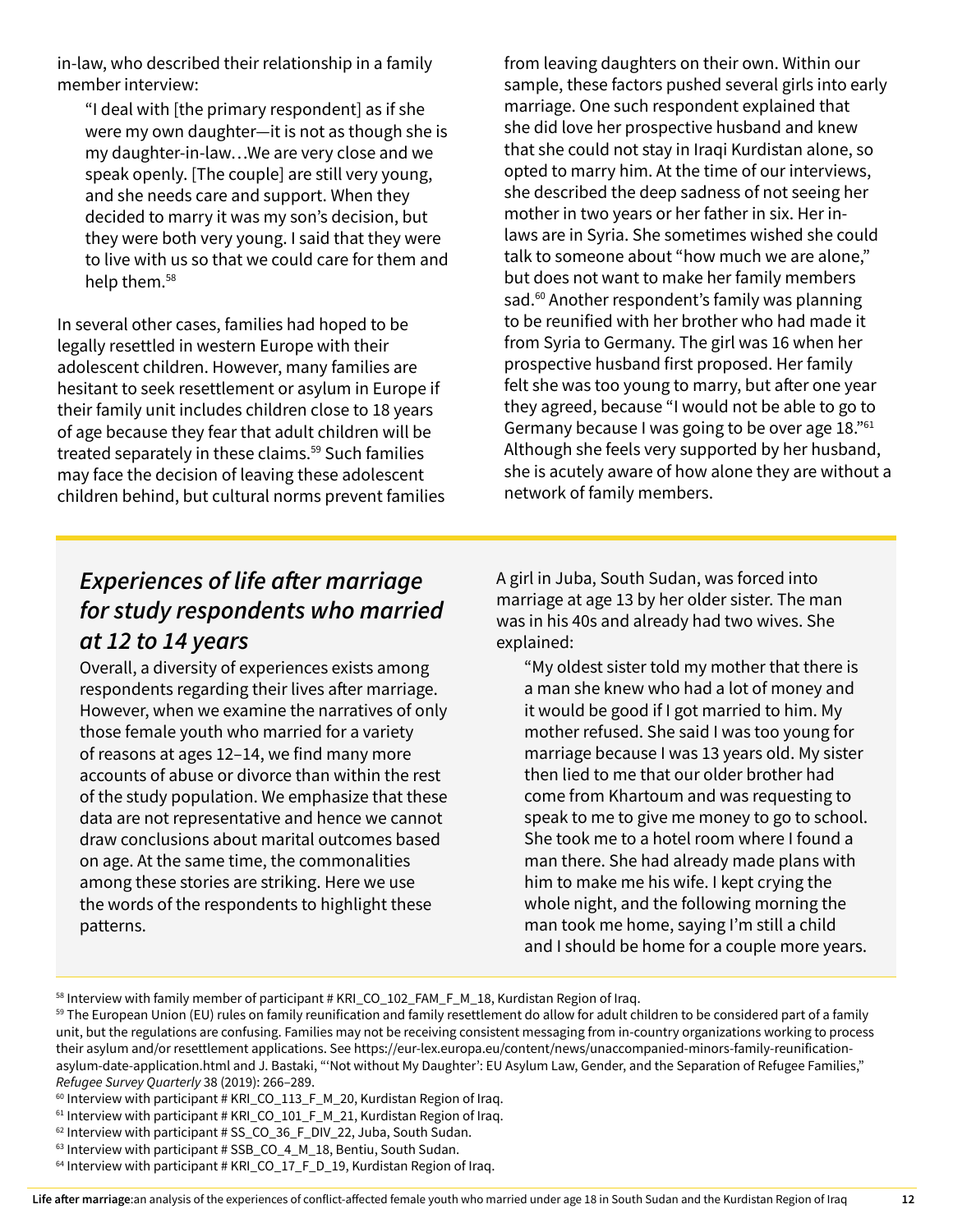After one year, my brother forced me back to the man's house…I would refuse to sleep with him, and he would beat me. I kept going running back home but my brother would return me to his home. The man beat me almost every day because I did not sleep with him. Sometimes I would sleep under the bed to hide from him. I became so ill; my body was full of wounds because of his beating. When I was hospitalized, my mother came and took me home saying she would rather pay back the bridewealth the man paid than see me dead. I never went back to his home again."62

The girl above eventually found an ally in her mother. This was not the case for a respondent in Bentiu, South Sudan, who explained the brutality behind her marriage at age 14:

"I used to see [this man] every day when I went to get water. He was asking me questions about who I am and who my parents are… One day he was with four men and, as I was getting my water, they carried me by force. I was screaming and calling for help but they kept telling people that I am their spoiled sister who has slept out of home for three days and that they were going to discipline me. They took me to [the man's] uncle's home, and I spent three days there. Then they went to see my mother and my uncles, and they paid 15 cows [as bridewealth]."

*What did your mother say when she heard that you were taken by force?* "She was concerned about my safety, but she said that it's a normal practice among Nuer people for a woman to be 'carried' to a man's house."

*How was your life when they took you to your in-laws' home?* "Everybody was treating me with kindness and telling I am a wife in the home, but after three months his aunties and everyone else started treating me badly. They would refuse to give me food even when I was pregnant… My husband always drinks a lot of alcohol, and he comes and beats me up together with my son…I went home last month trying to escape from my husband, but I did not find [my mother]. People told me that my mother has gotten married again and went to live outside of the POC. She did not even tell me about it. Now that I don't have a family to protect me, I don't even know where to go or what to do."<sup>63</sup>

A Syrian refugee in Iraqi Kurdistan was forced to marry at age 14, in part to help her family cope with the dire financial situation they were facing after fleeing Syria. She explained: "When we were children, my father had a friend, they agreed that one of his [my father's] daughters would marry the friend's son. We came to Kurdistan, and the situation wasn't very good. The man called and my sister [age 19 at the time] refused to marry because she was studying. So, she put me in front of the gun…I couldn't understand the situation. I was a child. I was married only one month. But it took us eight months to get divorced from him. There were lies and abuse and beating and all of those kinds of experiences. He was aggressive with me. He wasn't treating me well in the bedroom."64 This young woman persevered and went back to school despite being treated poorly by the community for having divorced. She continued: "I had a lot of difficulties in the school and with my friends when I came back from being married. They were trying to talk about me all the time. I lost all the trust from everyone surrounding me because the whole community was against me. They were trying to break me. I tried to change the place I was living. I even told my parents that I prefer to go back to Syria than go on like this." She managed to continue with school but was struggling with psychological and emotional issues at the time of our interviews.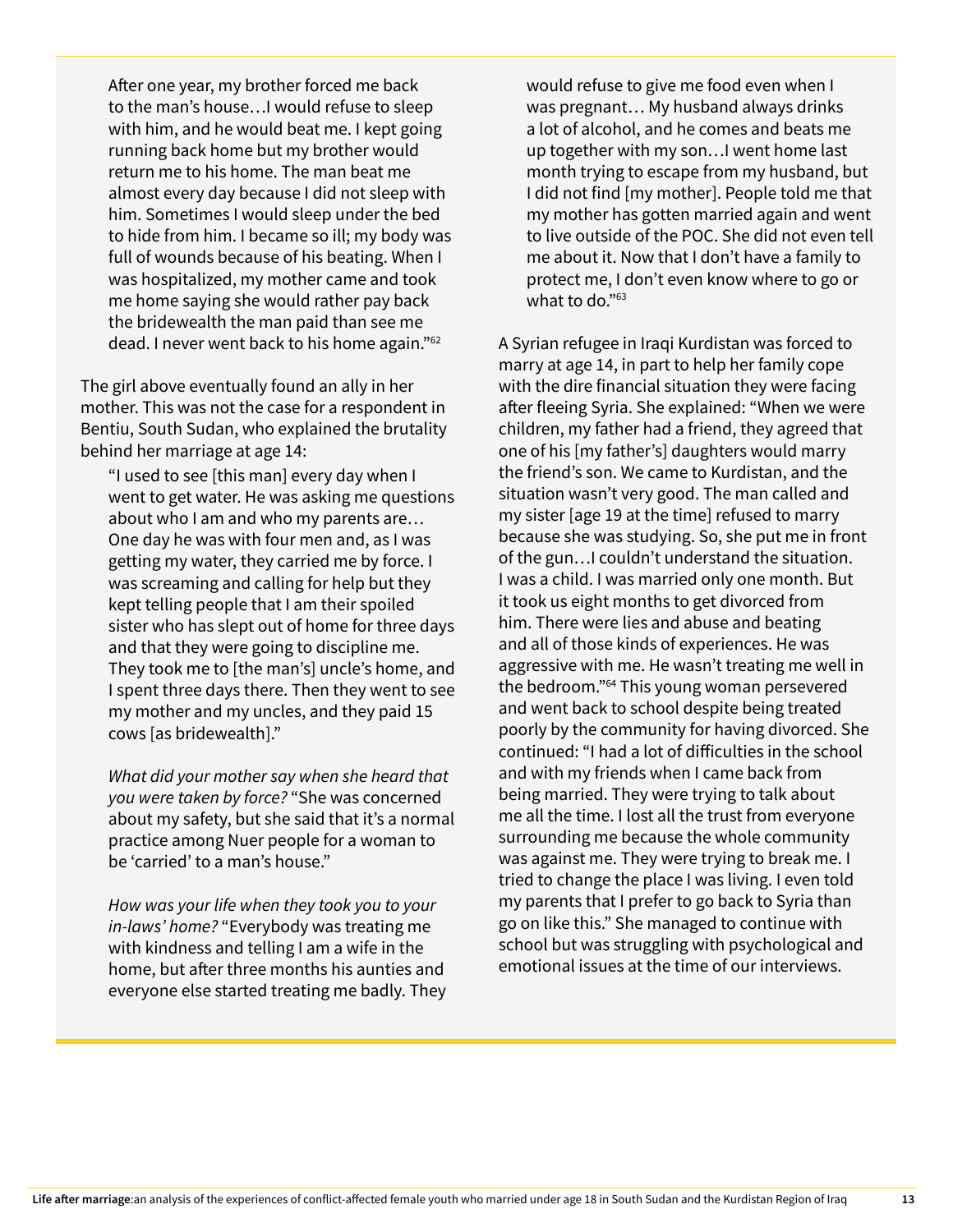### Conclusions and Recommendations

The experiences of the study population in South Sudan and the KRI illustrate the multifaceted and dynamic experiences of female youth following underage marriage. The complexity and nuance of this narrative is often missing in research on child marriage, thereby excluding the voices and experiences of those young women most affected by this phenomenon. When these voices are centered within the analysis, we see that some female youth find freedom, love, and fulfillment in marriage, even when it takes place before age 18. Others have extremely negative, abusive, and violent experiences. Similarly, for some female youth, getting married was an expression of individual agency, while others married entirely against their will and still others married due to a range of social and economic pressures.<sup>65</sup> Our data are not representative and cannot be extrapolated beyond the sample, but within our data we see particularly negative outcomes and experiences for many of those girls who married very early in adolescence.

Conflict and displacement create high levels of stress for individuals, households, and communities: these are the contexts in which the female youth respondents in our study cohort live, marry, give birth, and raise families. These processes of conflict and displacement shaped the narratives of the girls and young women in this study who married under age 18. For many, these factors drove their marriage process and selection of spouse, their economic conditions, their connections (or lack thereof) with their families, and their aspirations. None of the respondents in our sample was experiencing a "normal" marriage in which she was able to pursue her hopes and dreams separate from larger contexts defined by economic and social upheaval, uncertainty, family separation, and inadequate living conditions and limited access to services.

The study data illustrate the diversity of experiences after marriage. Yet commonalities exist, even across the very different country contexts of South Sudan and the KRI. Many of these similarities have important takeaway messages with relevance for

national and international programmers and policy makers. These include the following:

- » Programmers and policy makers should recognize that not all early marriages are forced marriages. Many of the female youth participants in this study found happiness, fulfilment, and love in their marriages, even though these marriages took place under age 18. Programs need to be careful not to stigmatize early marriage or those who engage in it when seeking to work with communities, families, and female youth;
- » Female youth respondents in both countries described a lack of opportunities and programs available to them after marriage, including social and economic support programs aimed at unmarried, displaced adolescents. We were not able to triangulate this information to know if this perception is due to an actual dearth of programs open to married female youth or restrictions on the ability of a married female youth to access these opportunities (due, for instance, to domestic duties, social or cultural norms, lack of knowledge, or other constraints). Regardless, there is clearly a need to ensure that programs for female youth in settings of conflict and displacement intentionally and actively seek to include those who are married and/or have children. Such programs will also require an outreach component to work with communities and families to promote knowledge and acceptance of such programs and to bolster access to them for this demographic group;
- » Female youth have limited access to or knowledge of contraception; this is true even for those who have children. This finding was particularly pronounced among the South Sudan cohort, where rates of premarital pregnancy were high. There is a great deal of space and opportunity for national and international actors to expand evidence-based programs to increase knowledge of, access to,

<sup>&</sup>lt;sup>65</sup> For more information on the perspectives of female youth and the role of agency, see additional briefing papers on the project website: [https://fic.tufts/edu/research-item/child-marriage-in-humanitarian-settings/.](https://fic.tufts/edu/research-item/child-marriage-in-humanitarian-settings/)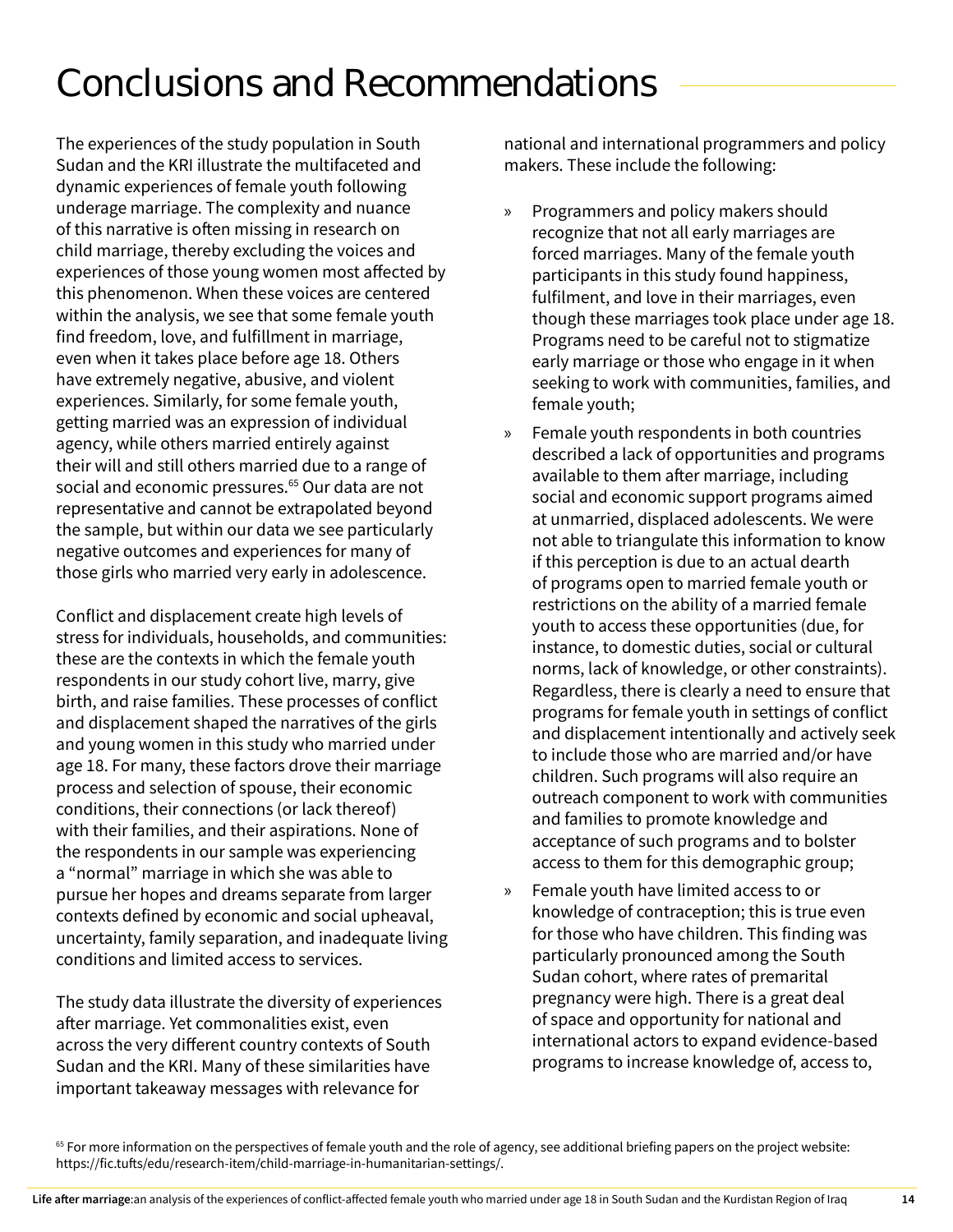and acceptability of use of modern evidencebased forms of contraception;

- » Many of the female youth respondents had little ability to continue their education after becoming engaged, becoming pregnant, giving birth, and/or marrying. Those respondents who were able to do so often had explicit support from family members, including parents, boyfriends, husbands, and in-laws. National and international actors should work closely with communities, schools, and local governments to ensure access to education for females, regardless of the life stage of the student. Such support could include advocacy efforts targeting local governments and school administrators as well as financial support such as conditional cash grants to families of young mothers or young brides to encourage schooling to continue;
- » Many of the female youth respondents who married under age 18 felt heavily burdened by the extent of their domestic responsibilities, especially after becoming mothers. Many said they were not emotionally prepared for the burdens associated with marriage and motherhood. Programs that seek to delay marriage for adolescent girls should incorporate the narratives and experiences of girls into advocacy and education efforts aimed at girls, parents, the families of potential spouses, and local leaders;
- » Given the pattern of pronounced negative outcomes for the respondents in the sample who married in early adolescence (ages 12–14 years), specific programming should be aimed at this group. This programming should include mental health support, targeted reproductive health programs, targeted access to education programs, and efforts to connect these female youth to others in their age bracket to reduce isolation. Efforts at preventing or delaying early marriage should specifically and intentionally target families with girls in or approaching the early adolescent years;
- » Specific protection efforts should be tailored towards young women who find themselves in abusive or violent partnerships; such female youth may be hesitant or unable to reach out to their natal family (particularly when the

marriage took place against a girl's parents' wishes or was due to early pregnancy) and may benefit from access to and increased awareness of additional services. Making adolescentfriendly safe spaces explicitly open to young women who are also mothers, pregnant, or married may help in this regard;

» Community-based classes that bring these women together as a group, such as offerings on parenting or child development, could serve a dual function of transferring knowledge and building social ties among young women who expressed that they often experienced isolation.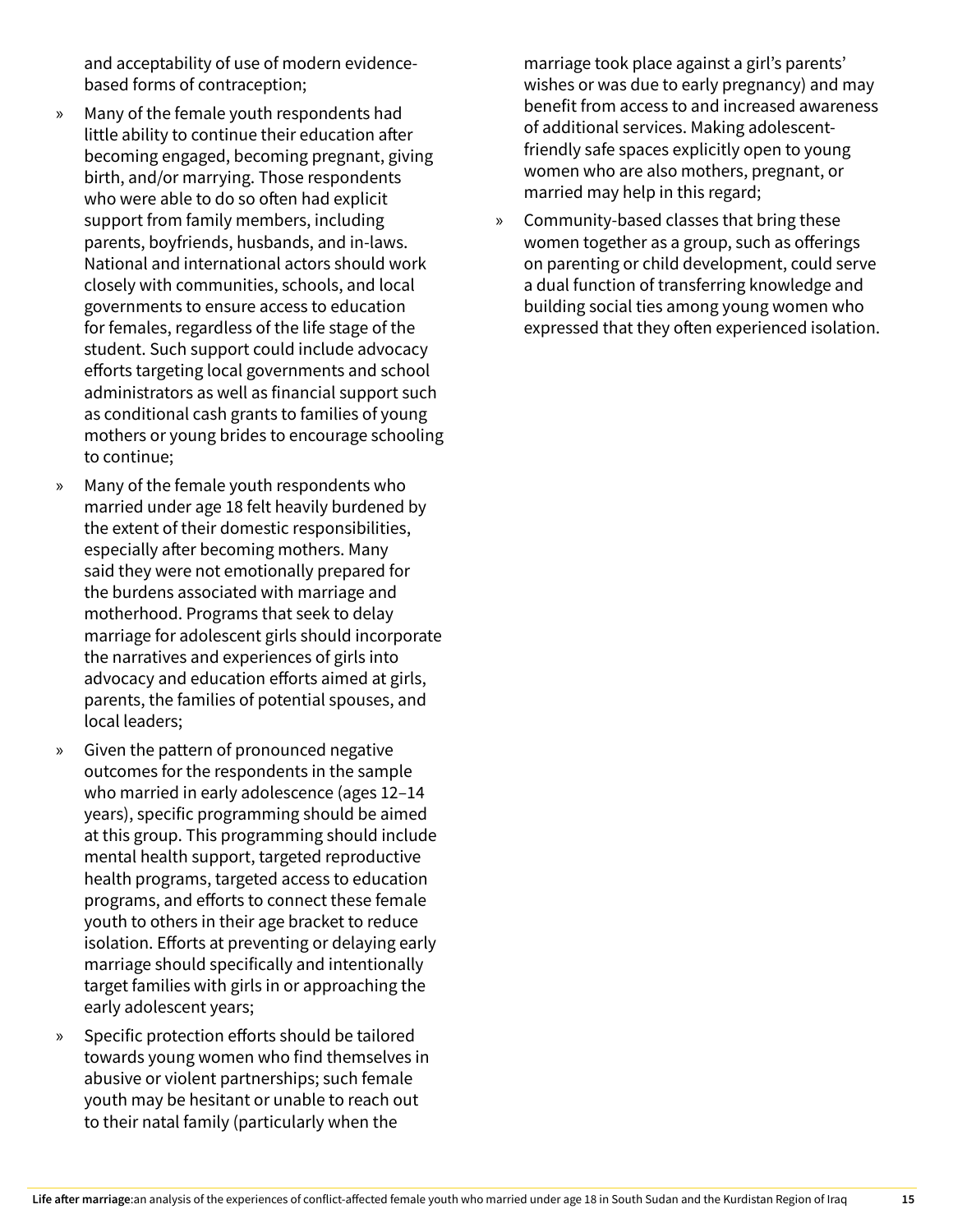### References

Bastaki, J. "'Not without My Daughter': EU Asylum Law, Gender, and the Separation of Refugee Families." *Refugee Survey Quarterly* 38 (2019): 266–289.

Efevbera, Yvette, Jacqueline Bhabha, Paul Farmer, and Günther Fink. "Girl Child Marriage, Socioeconomic Status, and Undernutrition: Evidence from 35 Countries in Sub-Saharan Africa." BMC Medicine 17, no. 55 (2019).

El Arab, E, and M. Sagbakken. "Child Marriage of Female Syrian Refugees in Jordan and Lebanon: A Literature Review." Global Health Action 12 (2019): 1–12.

Girls Not Brides. "Child Marriage in Humanitarian Contexts." Thematic Brief, August 2020.

Hunnerson, K, W.C. Robinson, N Krishnapalan, and J Metzler. "Child Marriage in Humanitarian Settings in the Arab States Region: Study Results from Djibouti, Egypt, Kurdistan Region of Iraq and Yemen." Women's Refugee Commission, 2020.

 John, N.A., J. Edmeades, and L. Murithi, "Child Marriage and Psychological Well-being in Niger and Ethiopia." BMC Public Health 19, no. 1 (2019): 1029.

Hutchinson, S. "The Cattle of Money and the Cattle of Girls among the Nuer, 1930-83." American Ethnologist 19, no. 2 (1992): 294–316.

Mazurana, Dyan, and Anastasia Marshak. "Addressing Data Gaps on Child, Early and Forced Marriage in Humanitarian Settings." Save the Children and Tufts University, December 2019.

McKinnon, S. "Domestic Exceptions: Evans-Pritchard and the Creation of Nuer Patrilineality and Equality." Cultural Anthropology 15, no. 1 (2000): 35–83.

Reed, R.V., M. Fazel, L. Jones, C. Panter-Brick, and A. Stein, "Mental Health of Displaced and Refugee Children Resettled in Low-income and Middle-income Countries: Risk and Protective Factors," The Lancet 379, no. 9812 (2012): 250–265.

Save the Children. "Too Young to Wed: The Growing Problem of Child Marriage among Syrian Girls in Jordan," 2014.

Schlecht, Jennifer, Elizabeth Rowley, and Juliet Babirye. "Early Relationships and Marriage in Conflict and Post-Conflict Settings: Vulnerability of Youth in Uganda." Reproductive Health Matters 21, no. 41 (2013): 234–42.

Thomas, E. "Moving Towards Markets: Cash, Commodification and Conflict in South Sudan." (The Rift Valley Institute, Nairobi, 2019).

UNFPA, "Child Marriage in Kurdistan Region – Iraq" (United Nations Population Fund (UNFPA), Iraq, 2016).

UNFPA, and UNICEF. "Addressing Child Marriage in Humanitarian Settings," February 2021.

UNHCR. "UNHCR Syria and Iraq Situations: 2022 Response Overview," 2022. https://reporting.unhcr.org/ document/1799.

UNICEF. "A Study on Early Marraige in Jordan 2014." UNICEF Jordan Country Office, 2014.

———. "Child Marriage," October 2021. https://data.unicef.org/topic/child-protection/child-marriage/.

———. "Falling through the Cracks; The Children of Yemen," 2016.

———. "Some Things Are Not Fit for Children-- Marriage Is One of Them." Press Release, October 2020. https:// www.unicef.org/southsudan/press-releases/some-things-are-not-fit-for-children.

United Nations Office for the Coordination of Humanitarian Affairs (OCHA). "South Sudan: Humanitarian Snapshot," February 2022. https://reliefweb.int/sites/reliefweb.int/files/resources/south\_sudan\_humanitarian\_ snapshot february 0.pdf.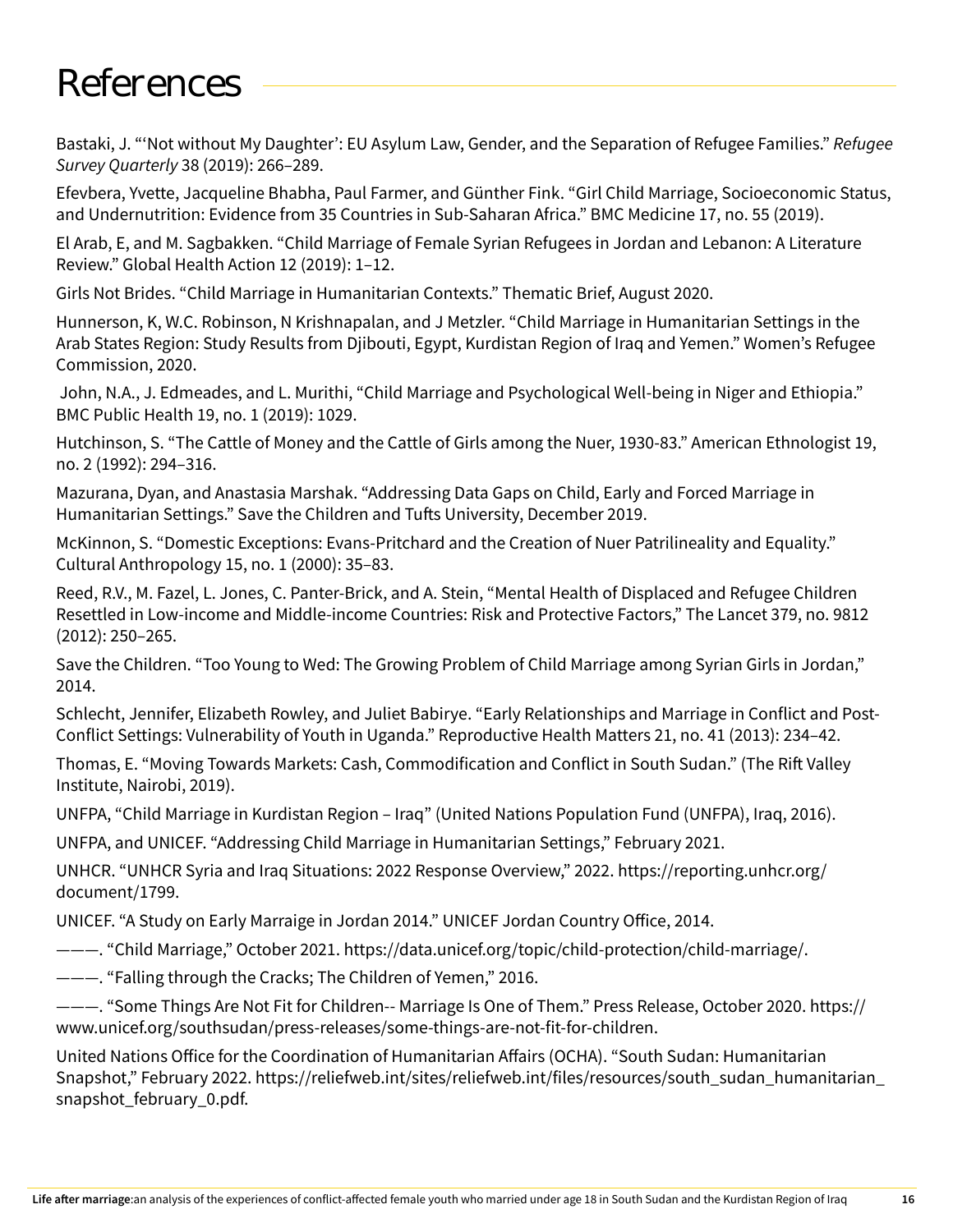United Nations Office for the Coordination of Humanitarian Affairs (OHCA). "Iraq: Humanitarian Dashboard for KRI (January to December 2019)," 2020. https://reliefweb.int/sites/reliefweb.int/files/resources/iraq\_ humanitarian\_dashboard\_2019\_summary\_for\_kri.pdf.

World Bank Group. "Voice and Agency: Empowering Women and Girls for Shared Prosperity," 2014.